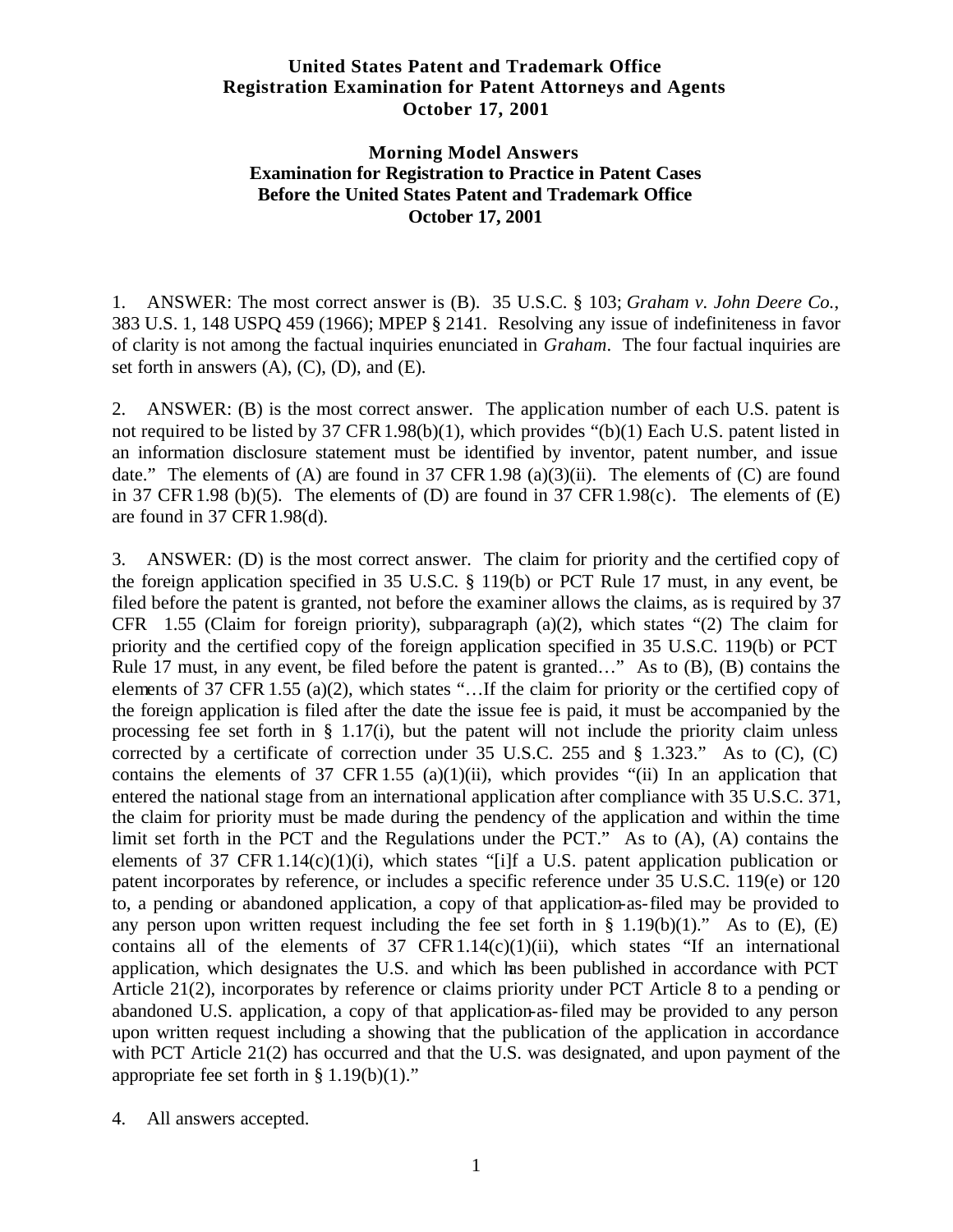5. ANSWER: The most correct answer is  $(B)$ . 37 CFR 1.84 $(a)(2)$ , MPEP §608.02; Notice (Interim Waiver of Parts of 37 CFR 1.84 and 1.165, and Delay in the Enforcement of the Change in 37 CFR 1.84(e) to No Longer Permit Mounting of Photographs) in Official Gazette May 22, 2001, 1246 OG 106 ("In summary, the USPTO has *sua sponte* waived 37 CFR 1.84(a)(2)(iii) and 1.165(b) and is no longer requiring a black and white photocopy of any color drawing or photograph"). (A) is wrong because a petition under 37 CFR 1.84 is required to avoid an objection to the color photographs. Also, since small entity status was properly established at the time of filing, the inventor is entitled to maintain small entity status until any issue fee is due. 37 CFR 1.27(g)(1). (C) – (E) are also wrong because they do not provide for the required petition under 37 CFR 1.84. In (D), the change in small entity status after the application was filed does not require the inventor to retroactively pay a large entity filing fee. Additionally, (E) is wrong because the inventor would be required to file a large entity filing fee and a continuation application therefore does not achieve the stated goal of avoiding unnecessary government fees.

6. ANSWER: The most correct answer is (A). As stated in MPEP § 2107.01 (IV). A deficiency under 35 U.S.C. § 101 also creates a deficiency under 35 U.S.C. § 112, first paragraph. See *In re Brana*, 51 F.3d 1560, 34 USPQ2d 1436 (Fed. Cir. 1995); *In re Jolles*, 628 F.2d 1322, 1326 n.10, 206 USPQ 885, 889 n.11 (CCPA 1980); *In re Fouche*, 439 F.2d 1237, 1243, 169 USPQ 429, 434 (CCPA 1971) ("If such compositions are in fact useless, appellant's specification cannot have taught how to use them."). (B) is not correct. MPEP § 2107 (II), and see *Brooktree Corp. v. Advanced Micro Devices, Inc.*, 977 F.2d 1555, 1571, 24 USPQ2d 1401, 1412 (Fed. Cir. 1992); and *E.I. du Pont De Nemours and Co. v. Berkley and Co.*, 620 F.2d 1247, 1260 n.17, 205 USPQ 1, 10 n.17 (8th Cir. 1980). (C), (D) and (E) are not correct. MPEP § 2107 (II), and see *E.I. du Pont De Nemours and Co. v. Berkley and Co.*, 620 F.2d 1247, 1260 n.17, 205 USPQ 1, 10 n.17 (8th Cir. 1980).

7. ANSWER: (B). The opposite is true in that 37 CFR 1.165 (Plant Drawings) expressly provides that "[v]iew numbers and reference characters need not be employed unless required by the examiner." The elements of  $(A)$  are all present in 37 CFR 1.163. The elements of  $(C)$  are all present in 37 CFR 1.163(b). The elements of (D) are all present in 37 CFR1.163(c). The elements of (E) are all present in 37 CFR 1.163(d).

8. ANSWER: Statement (E) is false and is not a correct statement. Since a redacted copy of the application was used for publication purposes, 37 CFR 1.14 (c)(2) provides that "(2) If a redacted copy of the application was used for the patent application publication, the copy of the specification, drawings, and papers may be limited to a redacted copy." For (A) and (B), see 37 CFR 1.14(b)(2). For (C) see 37 CFR 1.14(b)(2) and (c)(1)(i). As to (D), a coinventor is entitled to access to the application independent of whether or not he or she signed the declaration. Note that as stated in 37 CFR 1.41(a)(2), if a declaration or oath is not filed, the inventorship is that inventorship set forth in the application papers.

9. ANSWER: (B) is the most correct answer, and (A) and (C) are wrong. MPEP § 715.05 ("If the patent is claiming the same invention as the application and its issue date is one year or more prior to the presentation of claims to that invention in the application, a rejection of the claims of the application under 35 U.S.C. §135(b) should be made. See *In re McGrew*, 120 F.3d 1236,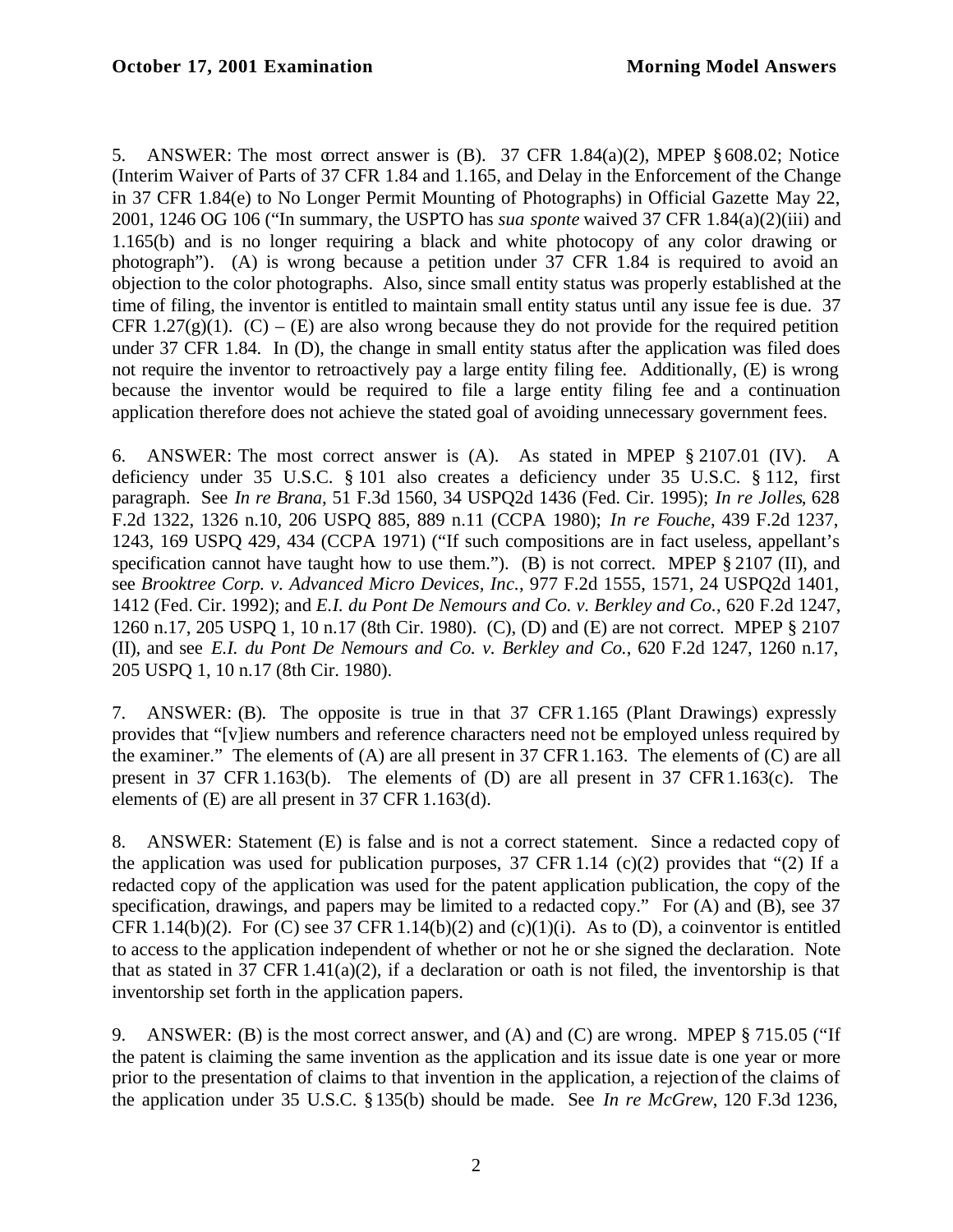1238, 43 USPQ2d 1632, 1635 (Fed.Cir. 1997) (holding that application of 35 U.S.C. § 135(b) is not limited to *inter partes* interference proceedings, but may be used as a basis for ex parte rejections.)"). (D) is wrong. See MPEP § 2307 ("The fact that the application claim may be broad enough to cover the patent claim is not sufficient. *In re Frey*, 182 F.2d 184, 86 USPQ 99 (CCPA 1950)"). (E) is also wrong. See MPEP § 2307 ("If the claim presented or identified as corresponding to the proposed count was added to the application by an amendment filed more than one year after issuance of the patent…then under the provisions of 35 U.S.C. § 135(b), an interference will not be declared unless at least one of the claims which were in the application…prior to expiration of the one-year period was for 'substantially the same subject matter' as at least one of the claims of the patent.").

10. ANSWER: (B) is the most correct answer. 37 CFR 1.192(a); MPEP § 1206, "Time For Filing Appeal Brief." (A) is incorrect. 37 CFR 1.192(a); MPEP § 1206, "Time For Filing Appeal Brief." (C) is incorrect. MPEP §§ 1206 and 1215.04. Although failure to file the brief within the permissible time will result in dismissal of the appeal, if any claims stand allowed, the application does not become abandoned by the dismissal, but is returned to the examiner for action on the allowed claims. (D) is incorrect. 37 CFR 1.137(a) or (b), MPEP § 1206, "Time For Filing Appeal Brief." A proper brief must be filed before the petition to revive the application and reinstate the appeal will be considered on its merits. Alternatively, a continuing application or an RCE may be filed. 37 CFR 1.137(c). (E) is incorrect. MPEP § 1206, "Time For Filing Appeal Brief." The time extended is added to the calendar day of the original period, as opposed to being added to the day it would have been due when said last day is a Saturday, Sunday, or Federal holiday.

11. ANSWER: (C) is the correct answer. MPEP § 706.07(b). (A) is incorrect because a final rejection is not proper on a second action if it includes a rejection on newly cited art other than information submitted in an information disclosure statement under 37 CFR1.97(c). MPEP § 706.07(a). (B) is incorrect because it is improper to make final a first Office action in a continuation-in-part application where any claim includes subject matter not present in the parent application. MPEP § 706.07(b). (D) is incorrect because it is improper to make final a first Office action in a substitute application where that application contains material, which was presented in the earlier application after final rejection, or closing of prosecution but was denied entry because the issue of new matter was raised. MPEP § 706.07(b). (E) is incorrect because (C) is correct.

12. ANSWER: (C). This is not true since 37 CFR 1.76(d)(4) provides, in part, "(4)…Captured bibliographic information derived from an application data sheet containing errors may be recaptured by a request therefore and the submission of a supplemental application data sheet, an oath or declaration under 37 CFR 1.63 or § 1.67, or a letter pursuant to 37 CFR 1.33(b)." (A) is in accordance with 37 CFR 1.76(a). (B) is in accordance with 37 CFR 1.76(b). (D) is in accordance with 37 CFR 1.76(c). (E) is in accordance with 37 CFR 1.76 (d)(4).

13. ANSWER: (D) is the most correct answer. 37 CFR 1.114(d), last sentence. (A), (B), (C), and (E) are not the most correct answers. Each is recognized as being a "submission" within the scope of 37 CFR 1.114(c).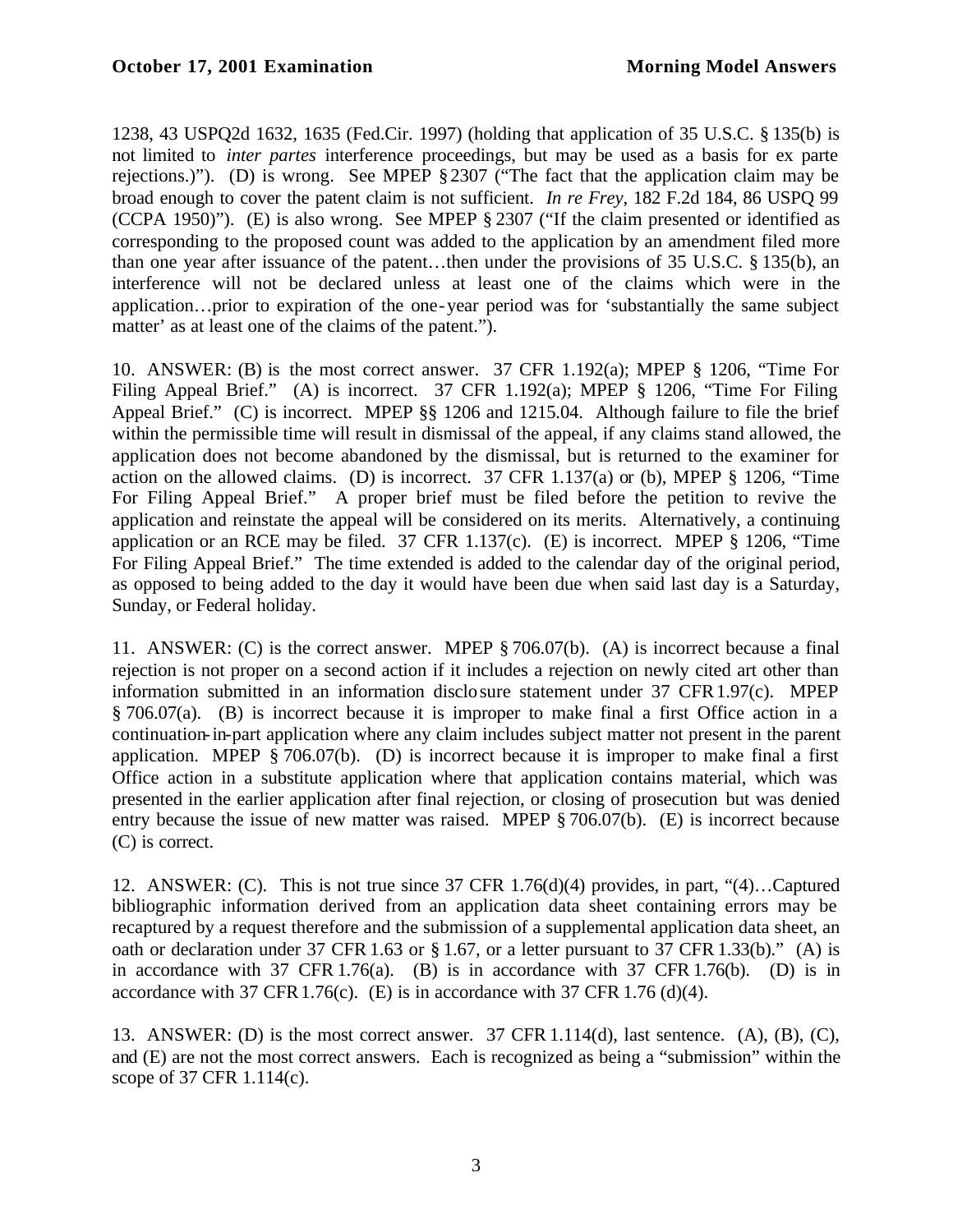14. ANSWER: (C), not being in accord with proper USPTO practice and procedure, is the most correct answer. As stated in "Guidelines for Examination of Patent Applications under 35 U.S.C. 112, ¶ 1, 'Written Description' Requirement," 66 F.R. 1099, 1107 (Jan. 5, 2001), middle column, "A general allegation of 'unpredictability in the art' is not a sufficient reason to support a rejection for lack of adequate written description"; MPEP § 2163, paragraph III. A. (pg. 2100-  $166$ ) ( $8<sup>th</sup>$  Ed.). (A), being in accord with proper USPTO practice and procedure, is not correct. As stated in "Guidelines for Examination of Patent Applications under 35 U.S.C. 112, ¶ 1, 'Written Description' Requirement," 66 F.R. 1099, 1107 (Jan. 5, 2001), left column, "A description as filed is presumed to be adequate…" MPEP § 2163, paragraph III. A. (pg. 2100-  $166$ ) ( $8<sup>th</sup>$  Ed.). (B), being in accord with proper USPTO practice and procedure, is not correct. As stated in "Guidelines for Examination of Patent Applications under 35 U.S.C. 112, ¶ 1, 'Written Description' Requirement," 66 F.R. 1099, 1107 (Jan. 5, 2001), "A description as filed is presumed to be adequate, unless or until sufficient evidence or reasoning to the contrary has been presented by the examiner to rebut the presumption.<sup>65</sup> ...The examiner has the initial burden of presenting by a preponderance of evidence why a person skilled in the art would not recognize in an applicant's disclosure a description of the invention defined by the claims.<sup>66</sup> (footnotes not reproduced); MPEP § 2163, paragraph III. A. (pg. 2100-166) ( $8<sup>th</sup>$  Ed.). (D), being in accord with proper USPTO practice and procedure, is not correct. As stated in "Guidelines for Examination of Patent Applications under 35 U.S.C. 112, ¶ 1, 'Written Description' Requirement," 66 F.R. 1099, 1107 (Jan. 5, 2001), left column, "[W]hen filing an amendment, applicant should show support in the original disclosure for new or amended claims.<sup>59</sup>" Footnote 59 states, "*See* MPEP §§ 714.02 and 2163.06 ('Applicant should…specifically point out the support for any amendments made to the disclosure.')"; MPEP § 2163, paragraph III. A. 3. (b) (pg. 2100-165)  $(8<sup>th</sup> Ed.)$ . (E), being in accord with proper USPTO practice and procedure, is not correct. As stated in "Guidelines for Examination of Patent Applications under 35 U.S.C. 112, ¶ 1, 'Written Description' Requirement," 66 F.R. 1099, 1106 (Jan. 5, 2001), right column, "[W]hen there is substantial variation within a genus, an applicant must describe a sufficient variety of species to reflect the variation within the genus"; MPEP  $\S$  2163, paragraph III. A. 3. (a)(ii) (pg. 2100-164)  $(8^{th}$  Ed.).

15. ANSWER: (C). Not all fees are subject to the small entity reduction. See, for example, 37 CFR 1.17(p). As to (A), a small business concern for the purposes of claiming small entity status for fee reduction purposes is any business concern that: (i) has not assigned, granted, conveyed, or licensed, and is under no obligation under contract or law to assign, grant, convey, or license, any rights in the invention to any person, concern, or organization which would not qualify for small entity status as a person, small business concern, or nonprofit organization, and (ii) meets the standards set forth in the appropriate section of the code of federal regulations to be eligible for reduced patent fees. *Sam's Labs* meets all of the elements required by 37 CFR1.27 (a)(2). Statement (B) contains all of the elements required by 37 CFR 1.27 (a)(4). Statement (D) contains all of the elements required by 37 CFR 1.27 (c)(1). Statement (E) contains all of the elements required by 37 CFR 1.27 (c)(1)(iii).

16. ANSWER: (C) is the correct answer. Claim 3 in answer (C) employs improper multiple dependent claim wording. MPEP  $\S$  608.01(n)(I)(B). (A), (B), (D), and (E) are incorrect as each uses acceptable multiple dependent claim wording. MPEP  $\S$  608.01(n)(I)(A).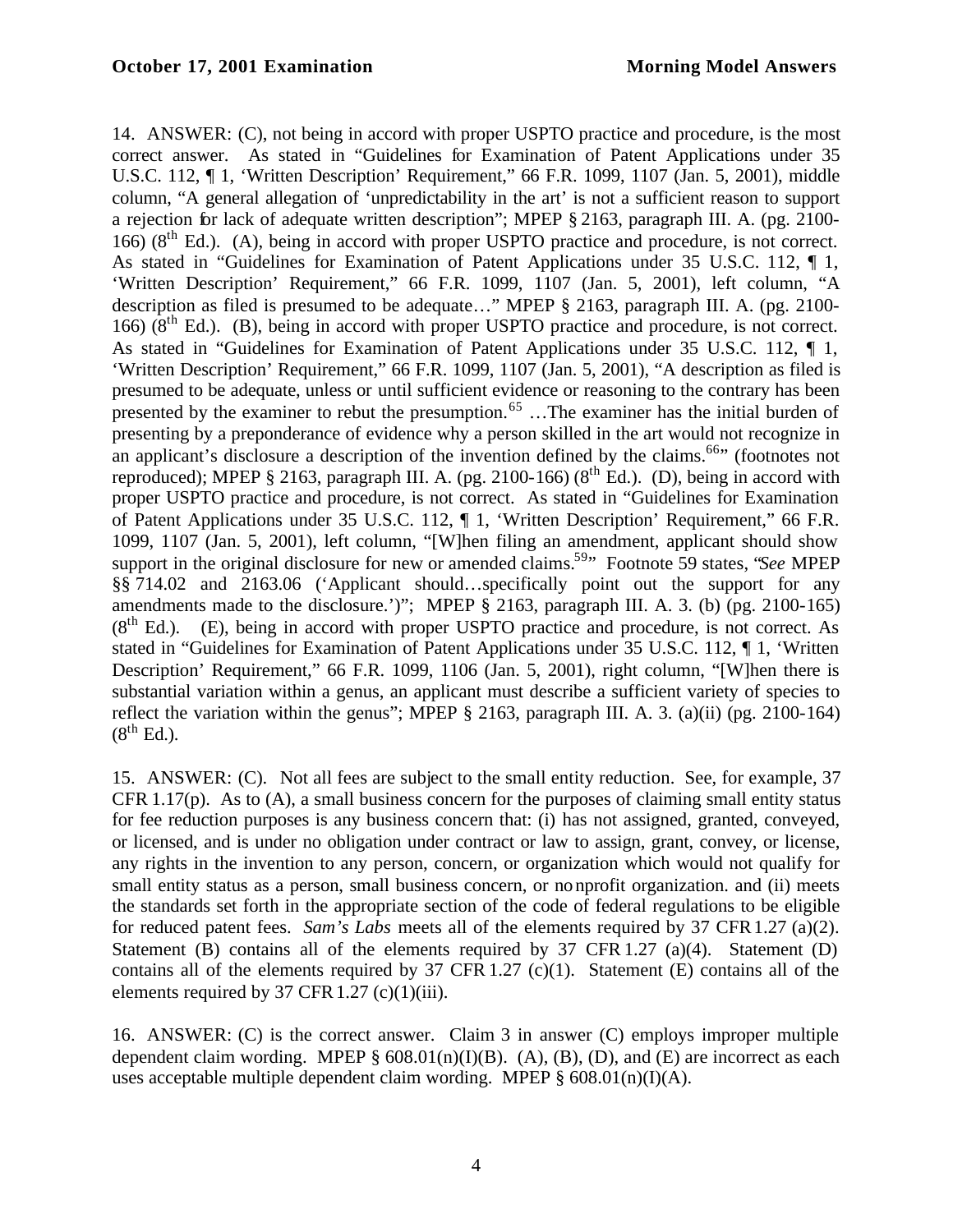17. ANSWER: (C) is the correct answer. 35 U.S.C. § 102(b). MPEP § 2111.02 provides that the preamble generally is not accorded patentable weight where it merely recites the intended use of a structure. (A) is incorrect because it does not disclose an oxygen sensor. (B) is incorrect because the patent is not more than one year prior to the date of the Ted's application. (D) is incorrect because the Japanese patent application issued after the date of Ted's application. 35 U.S.C. § 102(d). (E) is incorrect because (C) is correct.

18. ANSWER: The most correct answer is (B). MPEP §2106 (IV)(B)(2)(b)(ii) (Computer Related Process …), "If the 'acts' of a claimed process manipulate only numbers, abstract concepts or ideas, or signals representing any of the foregoing, the acts are not being applied to appropriate subject matter. Thus, a claim to a process consisting solely of mathematical operations, i.e., converting one set of numbers into another set of numbers, does not manipulate appropriate subject matter and thus cannot constitute a statutory process." (A) is not correct. MPEP § 2106 (V)(B)(1), and see *In re Barker*, 559 F.2d 588, 591, 194 USPQ 470, 472 (CCPA 1977), cert. denied, *Barker v. Parker*, 434 U.S. 1064 (1978) (a specification may be sufficient to enable one skilled in the art to make and use the invention, but still fail to comply with the written description requirement). See also *In re DiLeone*, 436 F.2d 1404, 1405, 168 USPQ 592, 593 (CCPA 1971). Also, the written description requirement is in the first paragraph, not the second paragraph, of 35 U.S.C.  $\S$  112. (C) is not correct. MPEP  $\S$  2106 (IV)(B)(2)(a) (Statutory Product Claims). (D) is not correct. MPEP § 2106 (IV)(B)(1)(c) (Natural Phenomena Such As Electricity or Magnetism), and see *O'Reilly v. Morse*, 56 U.S. (15 How.) at 112 - 114. (E) is incorrect. MPEP § 2106 (IV)(B)(2) (Statutory Subject Matter), and see *Diamond v. Chakrabarty*, 447 U.S. 303, 308, 206 USPQ 193, 197 (1980); and *Shell Development Co. v. Watson*, 149 F. Supp. 279, 280, 113 USPQ 265, 266 (D.D.C. 1957), *aff'd per curiam*, 252 F.2d 861, 116 USPQ 428 (D.C. Cir. 1958).

19. ANSWER: The correct response is (E). Adams is not entitled to a patent because he did not himself invent the subject matter sought to be patented. 35 U.S.C. § 102(f). Therefore, statement (C) cannot be correct. Statement (A) is incorrect because, although the machine was known by others, it was not known by others in this country as required under 35 U.S.C. § 102(a). It does not matter that Mexico is a NAFTA country. Similarly, statements (B) and (D) are incorrect because, even if there was a sale or public use more than a year before Adams' filing date, it was not "in this country" as required by 35 U.S.C. §102(b). Again, it does not matter that Mexico is a NAFTA country.

20. ANSWER: (C) is the most correct answer. See 37 CFR 1.196(b); MPEP § 1214.01. As to (A) see MPEP § 1206, p.1200-8, "(6) Issues." As to (B), the recapture doctrine prevents claims from being recaptured. See MPEP § 1412.02. As to (D) see 37 CFR 1.196(d) and MPEP § 1212 where it states that failure to respond in time will result in dismissal of the appeal. As to (E), third party may not appeal 37 CFR 1.310 and 1.303(a). Syntex (U.S.A.) Inc. v. U.S. Patent and Trademark Office, 11 USPQ2d 1866, 1869 (Fed. Cir. 1989) (a reexamination under 35 U.S.C. § 302 is conducted ex parte after it is instituted); In re Opprecht, 10 USPQ2d 1718 (Fed. Cir. 1989) (third parties do not participate in ex parte reexamination before the USPTO).

21. ANSWER: The most correct answer is (C). MPEP § 2144.04(VII), citing *In re Bergstrom*, 427 F.2d 1394, 166 USPQ 256 (CCPA 1970). (A) is not correct. MPEP §2144.04(IV)(A),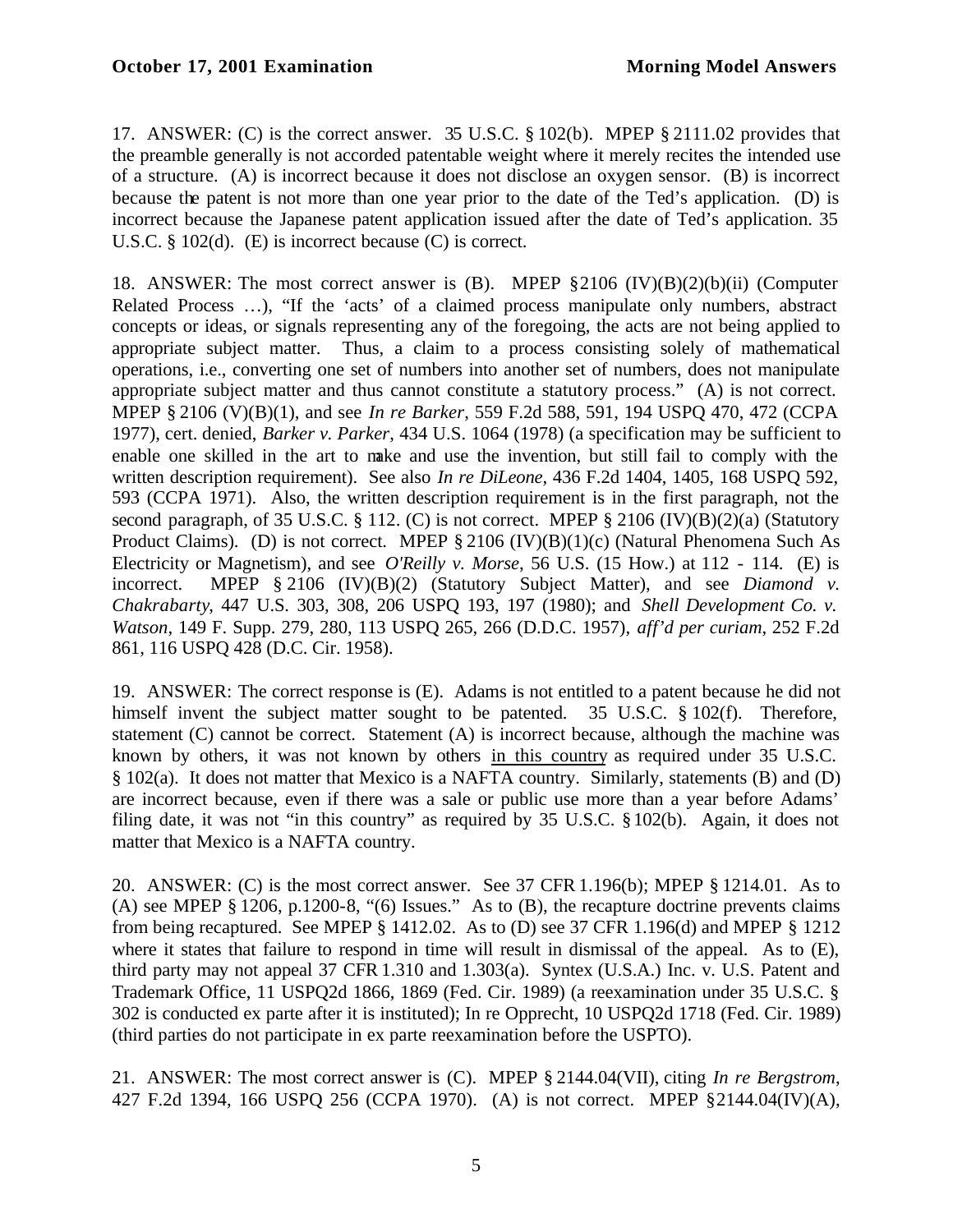citing *Gardner v. TEC Systems, Inc.*, 725 F.2d 1338, 220 USPQ 777 (Fed. Cir. 1984), *cert. denied*, 469 U.S. 830, 225 USPQ 232 (1984). (B) is not correct. MPEP § 2144.04(IV)(B) citing *In re Dailey*, 357 F.2d 669, 149 USPQ 47 (CCPA 1966). (D) is not correct. MPEP § 2144.04(VI)(A), citing *In re Gazda*, 219 F.2d 449, 104 USPQ 400 (CCPA 1955). (E) is not correct. MPEP § 2144.04(II)(A), citing *In re Larson*, 340 F.2d 965, 144 USPQ 347 (CCPA 1965); *In re Kuhle*, 526 F.2d 553, 188 USPQ 7 (CCPA 1975); and *Ex parte Wu*, 10 USPQ 2031 (Bd. Pat. App. & Inter. 1989).

22. ANSWER: (D). 37 CFR 1.97 (g) specifically states that "[a]n information disclosure statement filed in accordance with section shall not be construed as a representation that a search has been made." The elements of (A) are supported by 37 CFR 1.97 (c). The elements of (B) are supported by 37 CFR 1.97(d). The elements of  $(C)$  are supported by 37 CFR 1.97(f). The elements of (E) are supported by 37 CFR1.97(h).

23. ANSWER: (A) is the correct answer. 35 U.S.C.  $\S 102$  (d), and MPEP  $\S 706.02$  (c). (A) is correct because the foreign patent establishes a bar under 35 U.S.C. §102 (d). MPEP § 706.02 (e). (B) is incorrect because the invention is not described in a printed publication more than one year prior to the date of the U.S. application. 35 U.S.C. § 102(b). (C) is incorrect because the invention is not in public use more than one year prior to the date of the U.S. application. MPEP § 2133. (D) is incorrect because the sale is not in the United States. 35 U.S.C. § 102(b); MPEP §§ 706.02(c) and 2133.03(d). (E) is incorrect because (A) is correct.

24. ANSWER: The most correct answer is (D). 35 U.S.C. § 116, first paragraph; MPEP § 2137.01, "Inventorship," and see *Kimberly-Clark Corp. v. Procter & Gamble Distributing*, 23 USPQ2d 1921, 1925 - 26 (Fed. Cir. 1992); and *Moler v. Purdy*, 131 USPQ 276, 279 (Bd. Pat. Inter. 1960). (A) is not correct. MPEP § 2137.01 (Requirements for Joint Inventorship) and see *Kimberly-Clark Corp. v. Procter & Gamble Distributing*, 23 USPQ2d 1921, 1925 - 26 (Fed. Cir. 1992); and *Moler v. Purdy*, 131 USPQ 276, 279 (Bd. Pat. Inter. 1960). (B) is not correct. 35 U.S.C. §§ 101, 115; MPEP § 2137.01. (C) is not correct. MPEP § 2137.01. The inventor of an element, per se, and the inventor of a combination using that element may differ. See *In re DeBaun*, 214 USPQ 933, 936 (CCPA 1982); and *In re Facius*, 161 USPQ 294, 301 (CCPA 1969). (E) is not correct. There is no provision in the Patent Statute requiring the invention to be reduced to practice in order to file a patent application claiming the invention. Further, see MPEP § 2137.01; and see *In re DeBaun*, 214 USPQ 933, 936 (CCPA 1982).

25. ANSWER: (C). Ada may file an affidavit or declaration pursuant to 37 CFR 1.131. As to (A), In *Evans Cooling Systems, Inc. v. General Motors Corp*., 125 F.3d 1448, 44 USPQ 2d 1037 (Fed. Cir. 1997), the Federal Circuit held that even though an invention is misappropriated by a third party, the public sale bar applies (35 U.S.C. § 102(b)). However, the sale occurs in China and not in the United States as is required by 35 U.S.C. § 102(b). As to (B), the sale in China is not a bar. 35 U.S.C. § 102(b) requires the sales to be in the United States. As to (D), reexaminations are based solely upon patents and printed publications. (E) is incorrect since disclosure of another's idea does not render a patent invalid and breach of the confidentiality agreement does not render the patent invalid.

26. All answers accepted.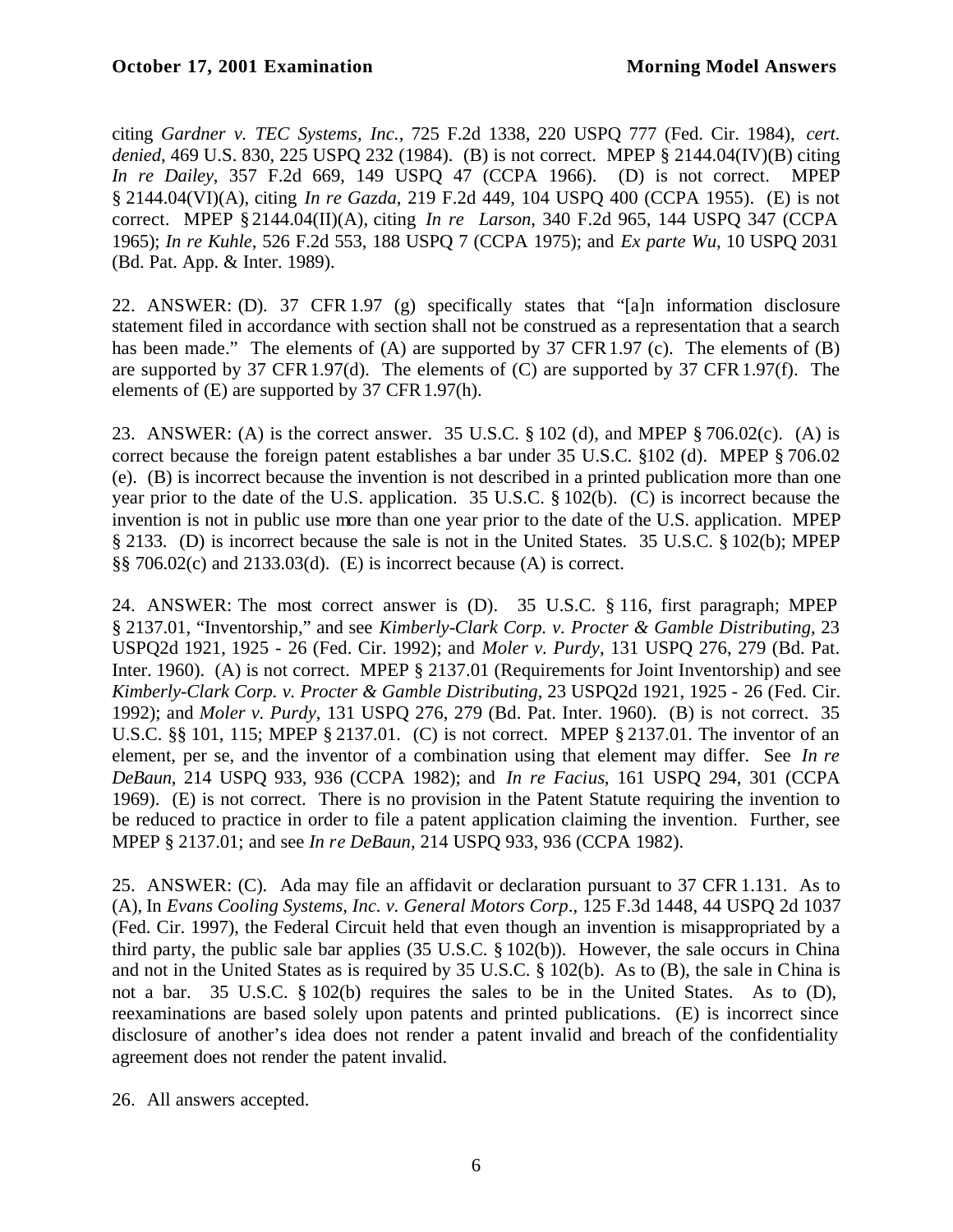27. ANSWER: (C) is the correct answer. 37 CFR 1.144; MPEP §§ 818.03(a)-(c). (A), (B), and (D) are each incorrect because no supposed errors in the restriction requirement are distinctly and specifically pointed out. (A) and (D) are further incorrect because no election is made. (E) is incorrect because (C) is correct.

28. ANSWER: (D). See 37 CFR 1.196(b); MPEP § 1214.01. As to (A) see MPEP § 1204 under Special Case. As to (B), the recapture doctrine prevents claims from being recaptured. See MPEP § 1412.02. As to (C) see 37 CFR 1.196(d) and MPEP § 1212 where it states that failure to respond in time will result in dismissal of the appeal. As to (E), third party may not appeal. 35 U.S.C. § 306; MPEP § 2273; *Syntex (U.S.A.) Inc. v. U.S. Patent and Trademark Office*, 11 USPQ2d 1866, 1869 (Fed. Cir. 1989)(a reexamination is conducted *ex parte* after it is instituted); *In re Opprecht*, 10 USPQ2d 1718 (Fed. Cir. 1989) (third parties do not participate before the USPTO). See also MPEP § 2279.

29. ANSWER: The most correct answer is (C). Regardless of whether the customized PDA or the golf magazine article qualifies as prior art under 35 U.S.C. § 102(a) and/or § 102(b), and despite the belief that the claims are patentably distinct, Kat's derivation of the idea for the golfer's aid from those sources raises a possible obviousness rejection under 35 U.S.C. § 103/102(f)*. See* 37 CFR 1.56. Moreover, the golf magazine article published more than a year before Kat's filing date and is therefore available as prior art under at least 35 U.S.C. § 102(b).

30. ANSWER: The most correct answer is (C). The level of ordinary skill in the art is one of the factors that must be considered in any obviousness determination. *Graham v. John Deere,*  383 U.S. 1, 148 USPQ 459 (1966). (A) is not the best answer because 35 U.S.C. § 103 specifically states that patentability shall not be negated by the manner in which the invention was made. (B) is not the best answer because economic unfeasibility is not a basis for a determination of nonobviousness. See MPEP § 2145 VII. (D) is directed to the issue of enablement, not obviousness. (E) is wrong because the commercial success of the prior art distance finder is not relevant (although commercial success of Kat's invention would be relevant).

31. ANSWER: The best answer is (E). The effective prior art date of Nichols' U.S. patent under 35 U.S.C.  $\&$  102(a) and 102(b) is September 18, 2001. Therefore, answers (A), (B) and (C) are incorrect. The provisions of § 102(d) do not apply to Kat's application at least because Nichols' German application was not filed by Kat. (D) is therefore incorrect.

32. ANSWER: The best answer is (D). Answers (A), (B) and (C) do not provide antecedent basis for "said receiver" in part v of claim 8. Answer (E) does not provide antecedent basis for "said plurality of remote devices" in claims 9 and 10.

33. ANSWER: (E) is correct because 37 CFR 1.321(a) states, in pertinent part, that "any patentee may disclaim or dedicate to the public…any terminal part of the term, of the patent granted." 35 U.S.C. § 173 states, "Patents for designs shall be granted for the term of fourteen years from the date of grant." (A) is wrong because such action would not permit Igor to financially exploit any portion of the term of his patent, since 37 CFR 3.56 indicates that the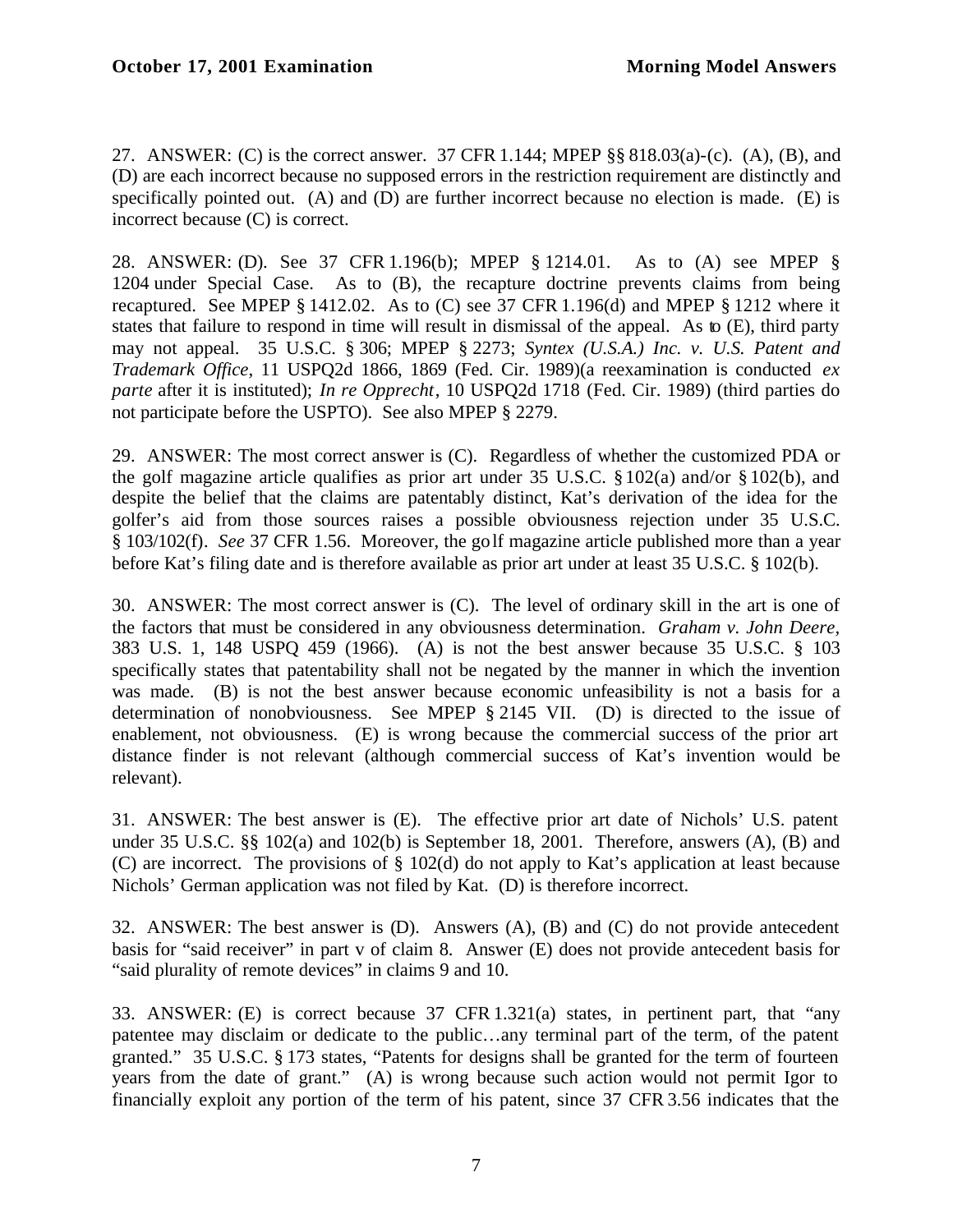result is a conditional assignment, which is regarded as an absolute assignment for Office purposes. (B) is wrong because 37 CFR 1.321(a) provides for dedication to the public of "the entire term, or any terminal part of the term" only. "[T]he first five years of the patent term" does not qualify as a terminal part of the term. (C) is wrong because Igor would not achieve his objective of dedicating at least a portion of his patent term to the public, since the term of the design patent would expire on January 23, 2015. 35 U.S.C. § 173. (D) is wrong because 37 CFR 1.321(a) restricts a disclaimer to "any complete claim or claims" or "the entire term, or any terminal part of the term" of a patent. "Royalties received from licensing" are not addressed by 37 CFR 1.321(a).

34. ANSWER: (D) is the correct answer. The phrase "consisting of" excludes any step not specified in the claim. MPEP §2111.03. Thus, a claim that depends from a claim which "consists of" the recited steps cannot add a step. Id. Here, the dependent claim adds the step of cooling. Answer (A) is incorrect because the transitional term "comprising" is inclusive or openended and does not exclude additional, unrecited steps. MPEP § 2111.03. Answers (B) and (C) are incorrect because the terms "including" and "characterized by" are synonymous with the term "comprising." MPEP § 2111.03. Answer (E) is incorrect because Answer (B) and Answer (C) are incorrect.

35. ANSWER: (D) is correct because 35 U.S.C. §122(b)(2)(B)(iii) indicates that such action may avoid abandonment of the application. (A) is wrong because the action is being taken more than 45 days after filing of the corresponding application in the French Patent Office and thus will not avoid abandonment of the application. 35 U.S.C. §122(b)(2)(B)(iii). (B) is wrong because 37 CFR  $1.213(a)(4)$  requires that the request be signed in compliance with 37 CFR 1.33(b)(4), which requires that all applicants sign. (C) is wrong because such action will not avoid abandonment of the application pursuant to 35 U.S.C. § 122(b)(2)(B)(iii). (E) is wrong because Amy's application has not issued as a patent, and reissue relates only to applications that have issued as patents.

36. ANSWER: The most correct answer is (C). The one-month extension of time filed February 23, 2001 properly extended the deadline for reply to Friday, March 23, 2001. When a timely reply is ultimately not filed, the application is regarded as abandoned after midnight of the date the period for reply expired, *i.e*., the application was abandoned at 12:01 AM on Saturday, March 24, 2001. The fact that March 24 was a Saturday does not change the abandonment day because the reply was due on March 23, a business day. MPEP § 710.01(a).

37. ANSWER: The most correct answer is (B). MPEP § 2163.01. (A) is incorrect because the claims as filed in the original application are part of the disclosure, MPEP §§ 2163.03 and 2163.06(III), and claim 2 is enabled by the original disclosure. (C) is incorrect. The original disclosure enables claim 2. (D) is incorrect because although the specification should be objected to, the original disclosure enables each of the claims. MPEP § 2163.06(I). (E) is incorrect because (B) is correct.

38. ANSWER: (A) is the correct answer. 37 CFR 1.97(b)(4) and (c), effective date November 7, 2000; *see,* "Changes To Implement the Patent Business Goals; Final Rule," 65 FR 54604, 54630 (September 8, 2000); and 37 CFR 1.114, effective date August 16, 2000, "Request for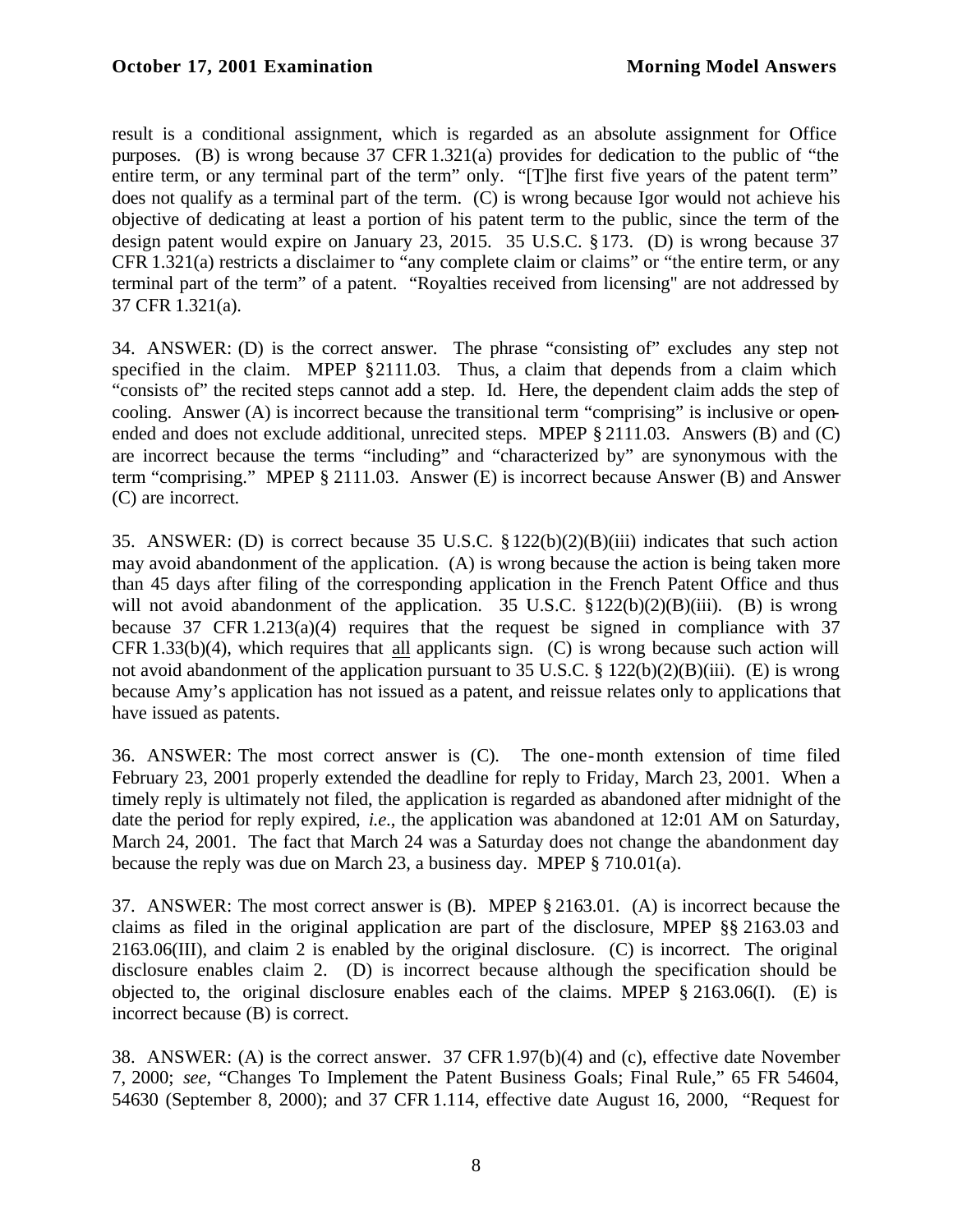Continued Examination Practice and Changes to Provisional Application Practice; Final Rule," 65 FR 50092 (Aug. 16, 2000); MPEP § 609, paragraph III.B(1)(b) (pg. 600-125) (8<sup>th</sup> Ed.). (A) is correct since November 15, 2000, is "before the mailing of a first Office action after the filing of a request for continued examination under  $\S$  1.114" (37 CFR 1.97(b)(4)). As stated in 65 FR 54630, column 2, "As the filing of a RCE under § 1.114 is not the filing of an application, but merely continuation of the prosecution in the current application, § 1.97(b)(4) does not provide a three-month window for submitting an IDS after the filing of a request for continued examination"; MPEP § 609, paragraph III.B (1)(b) (pg. 600-125) ( $8<sup>th</sup>$  Ed.). Thus, choices (B) and  $(C)$  are each incorrect as they are subject to the requirements of 37 CFR 1.97 $(c)$ . (E) is incorrect since (A) is correct.

39. ANSWER: The most correct answer is (C). The petition for extension of time filed June 18, 2001 provided applicant with a one-month extension of time from the original due date, June 16, 2001 (not from the date the petition was filed). See MPEP § 710.01(a). Thus, the extended due date was Monday, July 16. Since an additional extension of time is needed, (B) is incorrect. Under the provisions of  $37$  CFR 1.136(a)(3), applicant's statement is treated as a constructive petition for extension of time. MPEP § 710.02(e). (A) is incorrect because applicant's statement in the Remarks portion of the Amendment acted as a constructive petition for extension of time and, therefore, the Amendment is timely. There is no need for the petition to appear in a separate paper, so (D) is not correct. (E) is incorrect because (A) and (D) are both incorrect.

40. ANSWER: (A) is true since only the inventor may file for a patent. 35 U.S.C. § 101. As to answers (C) and (E), since Alice is not a joint inventor and she does not have sufficient proprietary interest in the invention, she may not file a patent application on Mike's behalf. 35 U.S.C. § 116; 37 CFR 1.47(b). As to (B), you ordinarily may not accept payment from someone other than your client. 37 CFR 10.68(a)(1). As to (D), inventorship cannot be changed when there is deceptive intent.

41. ANSWER: (E) is the correct answer. 37 CFR 1.114 (effective August 16, 2000); "Request for Continued Examination Practice and Changes to Provisional Application Practice; Final Rule," 65 FR 50092, 50097 (August 16, 2000); MPEP § 706.07(h), paragraph I (pg. 700-69) (8th Ed.). (A) is a final action (37 CFR 1.113). 65 FR 50097, column 1, states in pertinent part, "…an action that otherwise closes prosecution in the application (e.g., an Office action under *Ex Parte Quayle*, 1935 Comm'r Dec. 11 (1935))." Thus (A), (B), (C) and (D) are individually correct, and (E), being the most inclusive, is the most correct answer.

42. ANSWER: The most correct answer is (E). A dependent claim must further limit the claim from which it depends. 35 U.S.C.  $\S 112$ ,  $\P 4$ ; 37 CFR 1.75(c). Dependent claim 6 (Answer E) improperly seeks to broaden Claim 1 by omitting an element set forth in the parent claim.

43. ANSWER: (E) is the correct answer. (A) is incorrect because it is permitted experimental testing. MPEP  $\S\S 2133.03(e)(3)$  and (6). (B) and (D) are each incorrect because the sales occurred outside of the United States. 35 U.S.C. § 102(b); MPEP §§ 706.02(c) and 2133.03(d). (C) is incorrect as it provides the basis for a rejection under 35 U.S.C. § 103, but not 35 U.S.C.  $$102(b).$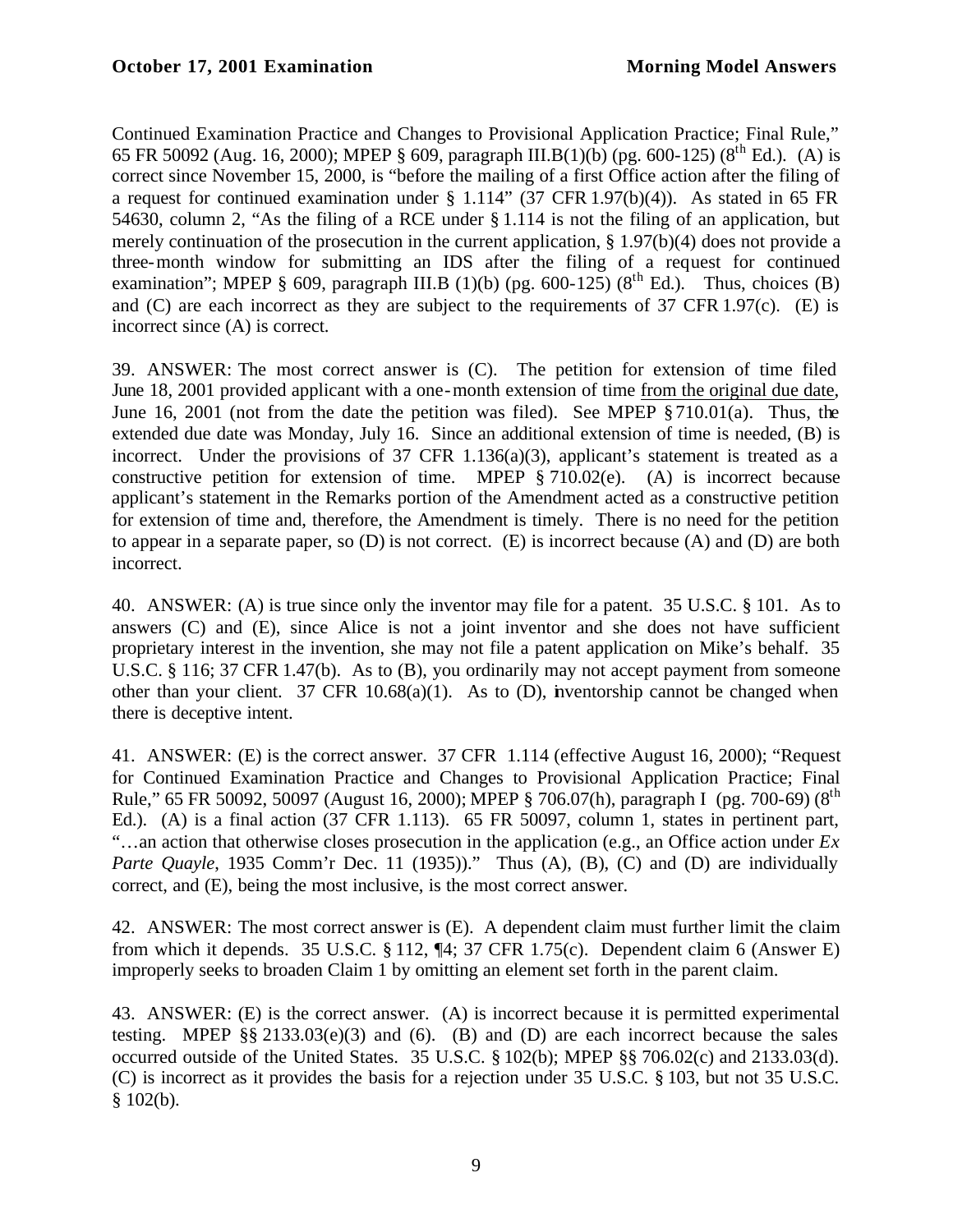44. ANSWER: (A) is the correct answer. 37 CFR 1.114, effective date August 16, 2000, "Request for Continued Examination Practice and Changes to Provisional Application Practice; Final Rule," 65 FR 50092, 50097; MPEP § 609, paragraph III. B (1)(b) (pg. 600-125) and MPEP 706.07(h), paragraph II (pg. 700-69) ( $8<sup>th</sup>$  Ed.). In (A), the information disclosure statement, is a submission under 37 CFR 1.114(c), and the RCE was filed before the payment of the issue fee. 37 CFR 1.114(a)(1). (B) is incorrect because the request for continued examination was filed after payment of the issue fee, and is filed without a petition under 37 CFR 1.313 being granted. Therefore (B) does not satisfy the provision of 37 CFR 1.114(a)(1). (C) is incorrect because the application becomes abandoned on February 14, 2001 for failure to pay the issue fee. Therefore the request for continued examination does not satisfy the provision of 37 CFR 1.114(a)(2). (D) is incorrect because a petition under 37 CFR 1.313 will not be effective to withdraw the application from issue unless it is actually received and granted by the appropriate officials before the date of issue. 37 CFR 1.313(d). Thus, the request for continued examination in (D) does not satisfy the provision of 37 CFR 1.114(a)(1). (E) is incorrect because (A) is correct.

45. ANSWER: (B) is correct because 37 CFR 1.217(a) permits such action within 16 months after the filing date for which a benefit is sought under 35 U.S.C. § 119(a), and 12 months is within 16 months. (A) and (C) are wrong because provisional and reissue applications are excepted from the publication provisions of 37 CFR 1.211(a) by 37 CFR 1.211(b). (D) is wrong because the provisions for publication of a redacted application do not apply when the foreign application is more extensive than the US application. (E) is wrong because 37 CFR 1.221(b) limits the period for filing a request for re-publication under such circumstances to 2 months from the date of the patent application publication.

46. ANSWER: (C) is the most correct answer. In *Evans Cooling Systems, Inc. v. General Motors Corp.*, 125 F.3d 1448, 44 USPQ 2d 1037 (Fed. Cir. 1997) the Federal Circuit held that even though an invention is misappropriated by a third party, the public sale bar applies (35 U.S.C. § 102(b)). Accordingly, (C) is true and (B) is not. (A) is incorrect since the people at MC were not the true inventors, and therefore, the misappropriation is within the jurisdiction of the USPTO. 35 U.S.C.  $\S 102(f)$ . (D) is incorrect inasmuch as (C) is incorrect. (E) is incorrect inasmuch as (C) is correct.

47. ANSWER: (A) is the correct answer. 37 CFR 1.105(a)(3). 37 CFR 1.105, effective date November 7, 2000, "Changes To Implement the Patent Business Goals; Final Rule," September 8, 2000, 65 FR 54604, 54634; MPEP § 704.12(b) (pg. 700-10) (8th Ed.). (B) is incorrect because the requirement for information may be included in an Office action, or sent separately. 37 CFR 1.105(b). (C) is incorrect because 37 CFR 1.56(c) includes each attorney or agent who prepares or prosecutes the application.  $37 \text{ CFR } 1.56(c)(2)$ . (D) is incorrect because information used to draft a patent application may be required and there is no support for (D) in 37 CFR 1.105. (E) is incorrect because (A) is correct.

48. ANSWER: The most correct answer is (D). MPEP § 710.02(e) at p. 700-77. (A) and (B) are not true because the amendment is treated as timely. (C) is incorrect because there is no authority for giving 30 days from the notification mailing date to request an extension time. 37 CFR 1.136; MPEP  $\S$  710.02(a). (E) is untrue because (D) is true.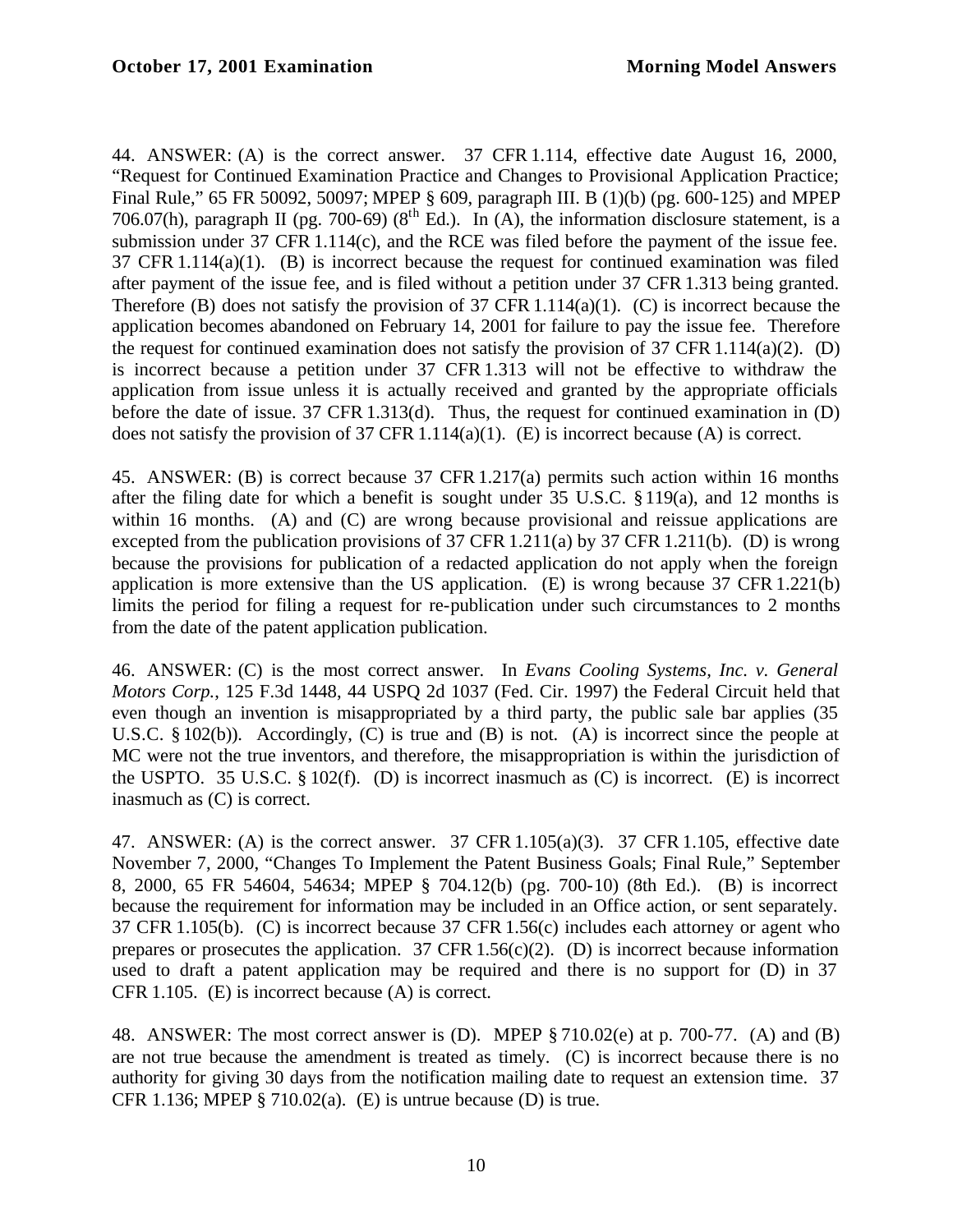49. ANSWER: (D) is correct and (A), (B), (C), and (E) are wrong. 37 CFR 1.215 ("(c) At applicant's option, the patent application publication will be based upon the copy of the application…as amended during examination, provided that applicant supplies such a copy in compliance with the Office electronic filing system requirements within one month of the actual filing date of the application. …(d)…If…the Office has not started the publication process, the Office may use an untimely filed copy of the application supplied by the applicant under paragraph (c) of this section in creating the patent application publication."). The Office in a notice ("Assignment of Confirmation Number and Time Period for Filing a Copy of an Application by EFS for Eighteen-Month Publication Purposes") in the Official Gazette on December 26, 2000, (1241 O.G. 97) advised that an electronic filing system (EFS) copy of an application will be used in creating the patent application publication even if it is submitted outside the period set forth in 37 CFR 1.215(c), provided that it is submitted within one month of the mailing date of the first Filing Receipt including a confirmation number for the application. This procedure does not obtain in the circumstance described in (B) inasmuch as the EFS copy of the application was not filed within one month of the mailing date of the first Filing Receipt including a confirmation number for the application.

50. ANSWER: (B) is the most correct answer. Admissions by applicant constitute prior art. 37 CFR 1.104(a)(3). As explained in *Tyler Refrigeration v. Kysor Industrial Corp.*, 777 F.2d 687, 227 USPQ 845 (Fed. Cir. 1985), the Fed. Circuit found that

the district court decided on two separate and independent grounds that the Aokage patent was such prior art. One basis was Tyler's admission of the Aokage reference as prior art before the PTO during the prosecution of the '922 Subera patent. The court found that, in a wrap-up amendment, the Tyler attorney admitted in his discussion as to "all the claims" of the three Subera applications, that "the most pertinent available prior art known to the Applicants and their representatives is the Aokage U.S. Patent 4,026,121 cited by the Examiner" (emphasis added). In view of this explicit admission, the district court's decision was proper and was sufficiently based on clear and convincing evidence. The controlling case law in this court recognizes this principle. See *Aktiebolaget Karlstads Mekaniska Werkstad v. ITC*, 705 F.2d1565, 1574, 217 U.S.P.Q. (BNA) 865, 871 (Fed. Cir. 1983); *In re Fout*, 675 F.2d 297, 300, 213 U.S.P.Q. (BNA) 532, 536 (CCPA 1982), and *In re Nomiya*, 509 F.2d 566, 571, 184 U.S.P.Q. (BNA) 607, 612 (CCPA 1975). Thus, we must affirm the court's decision that the Aokage patent was prior art and as such binding on Tyler. (Here again, we do not pass on the other grounds on which the court concluded that the Aokage was prior art within the meaning of 35 U.S.C. § 102.)

Since (B) is true, (D) is not true. Answers (A), (C) and (D) also are not true since the Acme patent can not be sworn behind or otherwise removed as a result of the admission. (E) is not true because (A) and (D) are not true.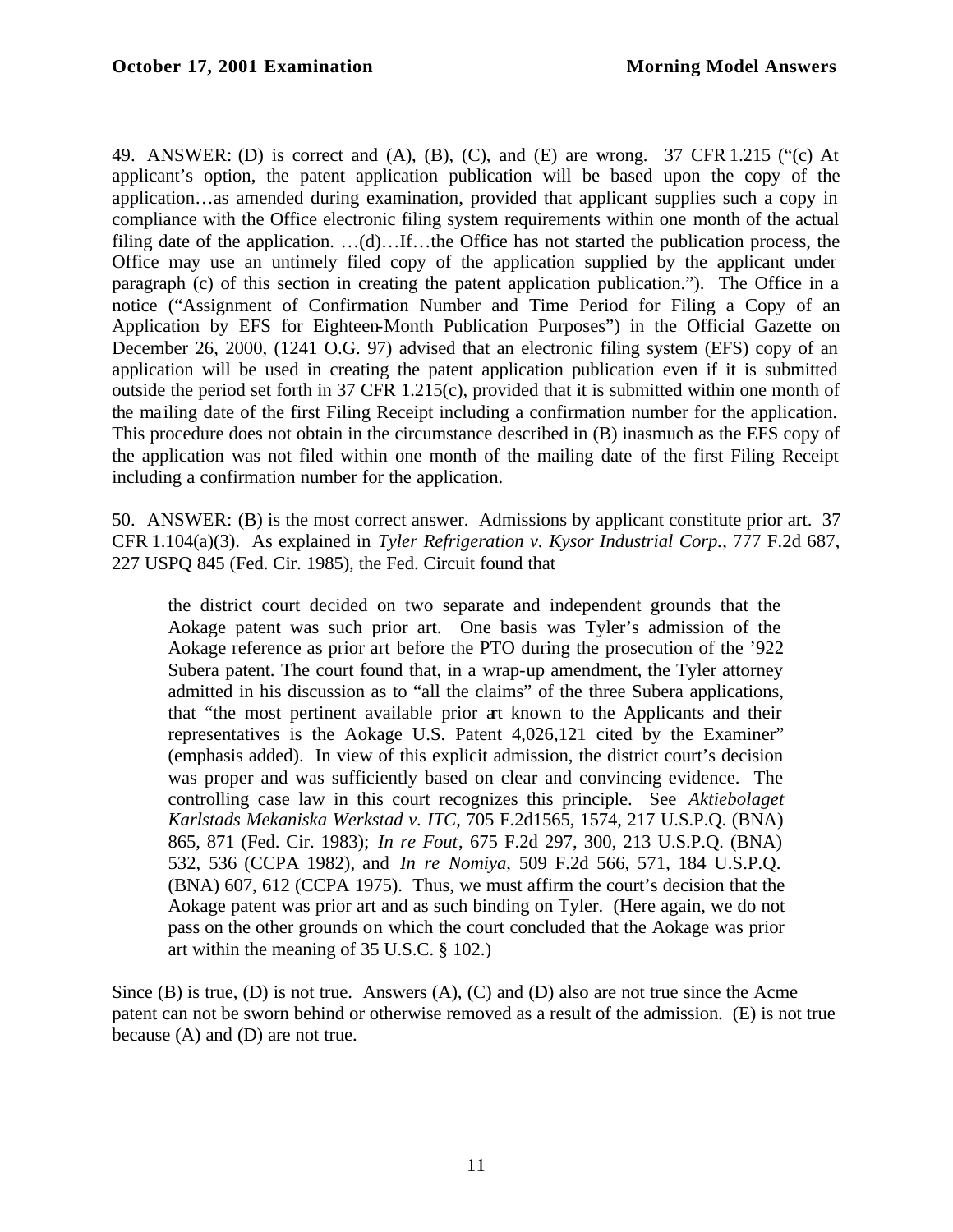# **United States Patent and Trademark Office Registration Examination for Patent Attorneys and Agents October 17, 2001**

#### **Afternoon Model Answers**

1. ANSWER: (B) is the correct answer. 35 U.S.C. § 112, second paragraph and MPEP § 2173.05(c)(III). The claim presented in (B) is improper as "an effective amount" has been held to be indefinite when the claim fails to state the function that is to be achieved and more than one effect can be implied from the specification. *In re Fredericksen* 213 F.2d 547, 102 USPQ 35 (CCPA 1954). It is unclear whether "an effective amount" in (B) is an effective amount to reduce acidity or an effective amount to reduce moisture. The claims presented in (A) and (C) find support in the disclosure, which provides guidelines for determining "an effective amount" for each of the claims in (A) and (C). MPEP  $\S 2173.05(c)(III)$ . The claim presented in (D) is not indefinite, given that A, B, and C are known materials as set forth in the question and the composition can be determined by the claim language. (E) is incorrect because (B) is correct.

2. ANSWER: The most correct answer is (A). MPEP § 2137.01 (The Inventor Is Not Required To Reduce The Invention To Practice) citing *In re DeBaun*, 214 USPQ 933, 936 (CCPA 1982). (B) is not correct. MPEP §2137.01 (An Inventor Must Contribute To The Conception Of The Invention) citing, *Fiers v. Revel*, 25 USPQ2d 1601, 1604 - 05 (Fed. Cir. 1993); and *In re Hardee*, 223 USPQ 1122, 1123 (Dep. Asst. Comm'r Pat. 1984). (C) is not correct. MPEP §2137.01 (As Long As The Inventor Maintains Intellectual Domination Over Making The Invention, Ideas, Suggestions, And Materials May Be Adopted From Others) citing *Morse v. Porter*, 155 USPQ 280, 283 (Bd. Pat. Inter. 1965); and *New England Braiding Co., Inc. v. A.W. Chesterton Co*., 23 USPQ2d 1622, 1626 (Fed. Cir. 1992). (D) and (E) are not correct. 35 U.S.C. § 116; MPEP § 2137.01 (Requirements For Joint Inventorship).

3. ANSWER: (D). Under 37 CFR 1.85(a), correcting the drawings to comply with 37 CFR 1.84(a)(1) and (k), and making them suitable for reproduction is a *bona fide* response. (A), (B), and (C) are not the most correct answer. In each, Smith seeks to hold the requirement in abeyance. As stated in 37 CFR 1.85(a) (effective November 29, 2000), "Unless applicant is otherwise notified in an Office action, objections to the drawings in a utility or plant application will not be held in abeyance, and a request to hold objections to the drawings in abeyance will not be considered a *bona fide* attempt to advance the application to final action." See also, "Changes to Implement Eighteen-Month Publication of Patent Applications; Final Rule," 65 F.R. 57024, 57032, "*Section 1.85*." (E) is not the most correct answer inasmuch as (A), (B), and (C) are not the most correct answers.

4. ANSWER: (B). Sydney is precluded from filing for a patent because of Charlie's recent public use in Wisconsin. A declaration or affidavit under 37 CFR 1.131 is not permissible since the use at the North Pole did not occur in a NAFTA or WTO country. Answer (A) is not correct as the knowledge did not occur in the United States and was not public knowledge. Answer (C) is not correct because of the reasoning stated in (B). Answer (D) is not correct since Charlie was not the inventor. Answer (E) is not correct since public use in the United States by a third party may establish a date for prior art purposes. 35 U.S.C. § 102(a).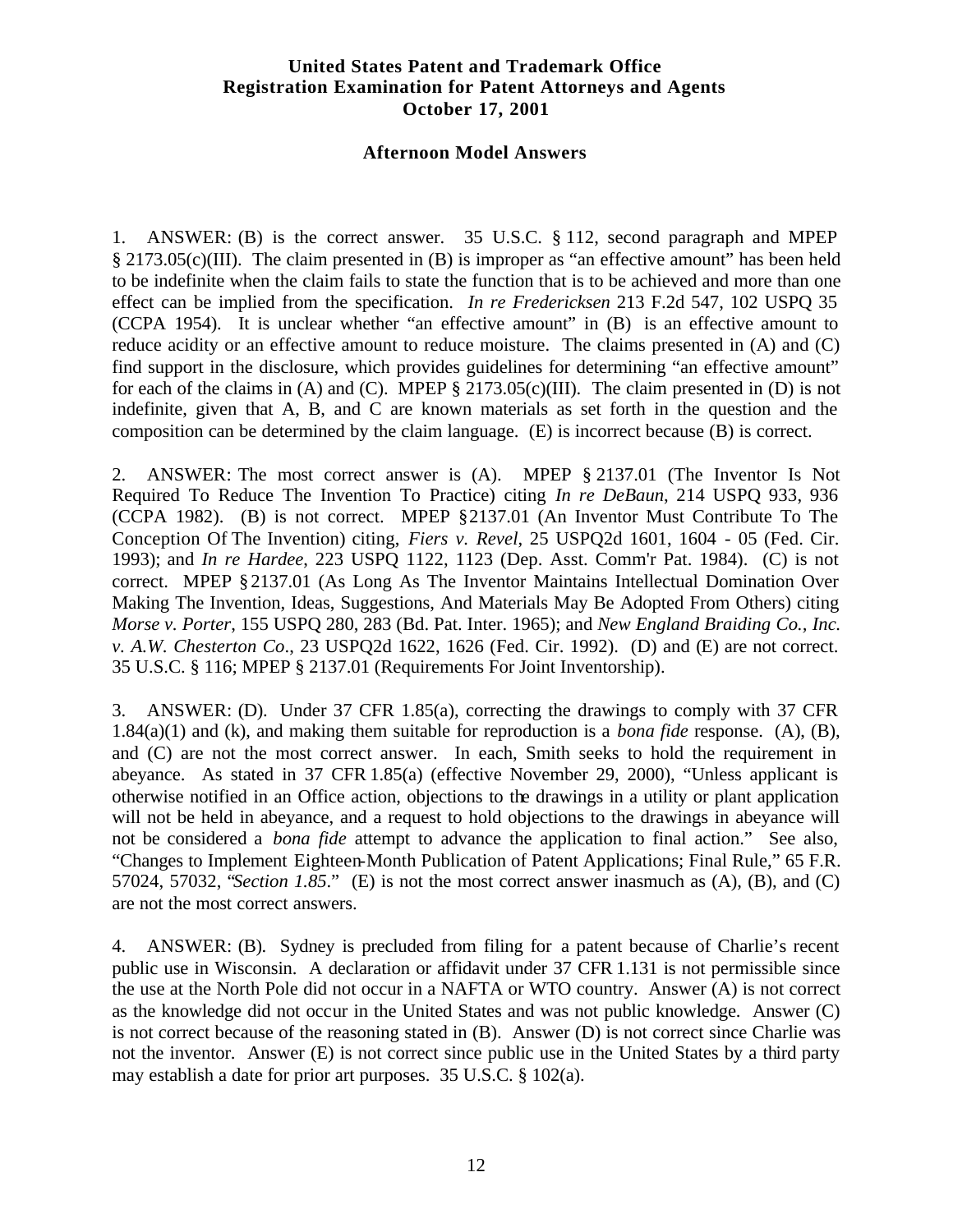# **October 17, 2001 Examination Afternoon Model Answers**

5. ANSWER: (E) is the most correct answer. (A) is not the best answer inasmuch as all the items, such as the number of pages of specification and sheets of drawings, are not itemized on the card. (B) and (C) are wrong because they do not provide for a receipt from the USPTO. (B) is also wrong because § 1.8 cannot be used for obtaining an early filing date when filing a new application. (D) will not provide the earliest possible filing date. (A) and (E) will both provide an early information showing a filing date. But (E) is the best answer because it provides the best evidence of the documents received in the USPTO. See MPEP §503, under the heading "RETURN POSTCARD." ("A postcard receipt which itemizes and properly identifies the items which are being filed serves as *prima facie* evidence of receipt in the PTO of all the items listed thereon on the date stamped thereon by the PTO. \*\*\* The identifying data on the postcard should be so complete as to clearly identify the item for which receipt is requested…. If a new application is being filed, all parts of the application being submitted should be separately listed on the postcard, e.g., the number of pages of specification…number of sheets of drawings, number of pages of oath/declaration, number of pages of cover sheet (provisional application), etc.").

6. ANSWER: The most correct answer is (A). MPEP § 2106.02 (Affidavit Practice (37 CFR 1.132)). Factual evidence directed to the amount of time and effort and level of knowledge required for the practice of the invention from the disclosure alone can rebut a prima facie case of nonenablement. See *Hirschfield v. Banner, Commissioner of Patents and Trademarks*, 200 USPQ 276, 281 (D.D.C. 1978). (B) is not correct. MPEP § 2106.02 (Arguments of Counsel), and see *In re Budnick*, 190 USPQ 422, 424 (CCPA 1976); *In re Schulze*, 145 USPQ 716 (CCPA 1965); and *In re Cole*, 140 USPQ 230 (CCPA 1964). (C) is not correct. MPEP §2106.02 (Affidavit Practice (37 CFR 1.132)), and see *In re Brandstadter*, 179 USPQ 286 (CCPA 1973). (D) is not correct. MPEP § 2106.02 (Affidavit Practice (37 CFR 1.132)), and see *Hirschfield v. Banner, Commissioner of Patents and Trademarks*, 200 USPQ 276, 281 (D.D.C. 1978). (E) is not correct. MPEP § 2106.02, (Referencing Prior Art Documents), and see *In re Budnick,* 190 USPQ 422, 424 (CCPA 1976); and *In re Gunn,* 190 USPQ 402, 406 (CCPA 1976).

7. ANSWER: (D) is the correct answer. MPEP §608.04(c) ("Where the new matter is confined to amendments to the specification, review of the examiner's requirement for cancellation is by way of petition. But where the alleged new matter is introduced into or affects the claims, thus necessitating their rejection on this ground, the question becomes an appealable one."); see, also, MPEP §706.03(o) ("In amended cases, subject matter not disclosed in the original application is sometimes added and a claim directed thereto. Such a claim is rejected on the ground that it recites elements without support in the original disclosure under 35 U.S.C. § 112, first paragraph."). (A), (B), and (C) are incorrect. (E) is incorrect inasmuch as (A), (B) and (C) are incorrect.

8. ANSWER: (A) is the most correct answer, while (D) is not the most correct answer. See MPEP § 715.05, which, in pertinent part, states:

When the reference in question is a noncommonly owned U.S. patent claiming the same invention as applicant and its issue date is less than 1 year prior to the presentation of claims to that invention in the application being examined, applicant's remedy, if any, must be by way of 37 CFR 1.608 instead of 37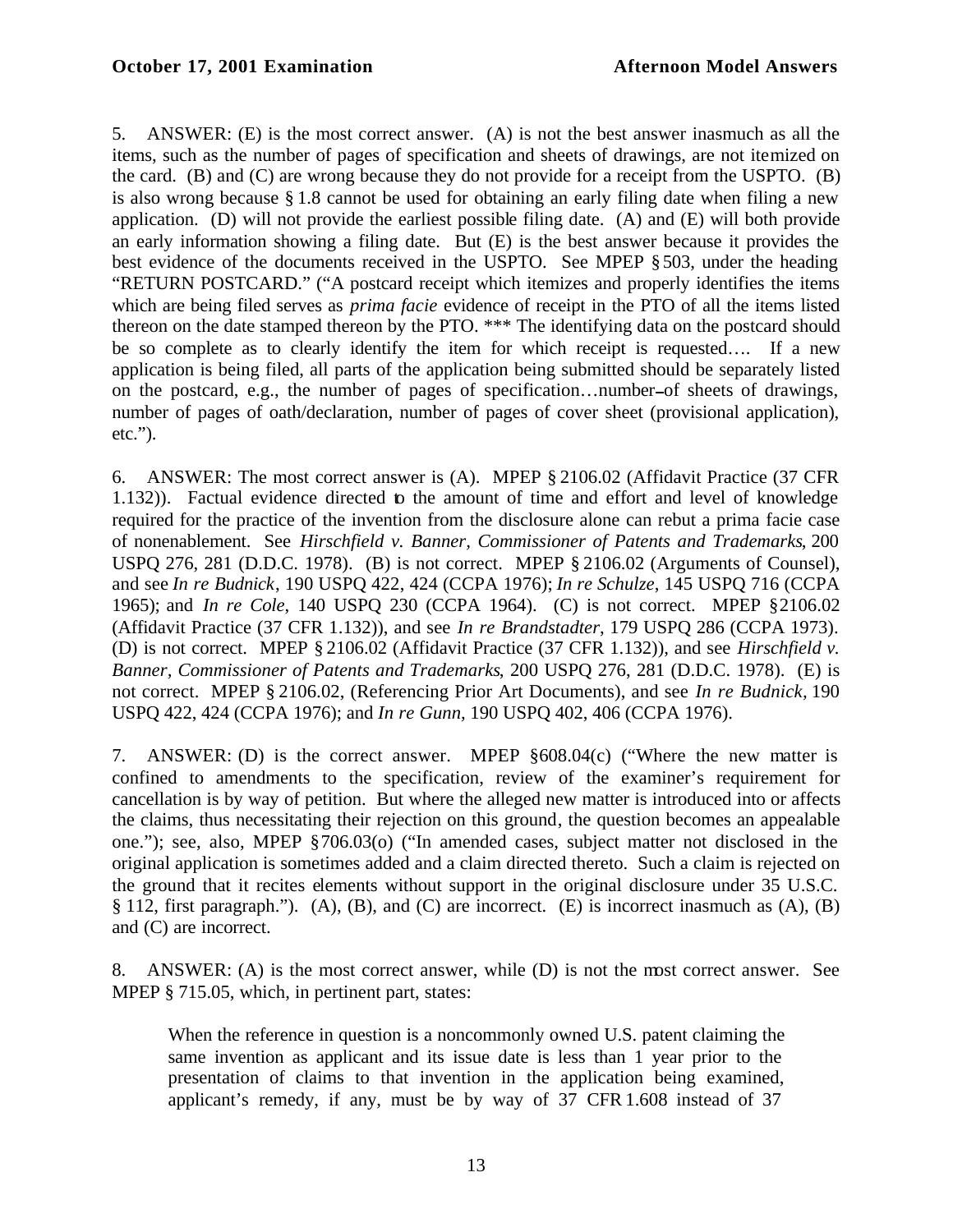CFR 1.131…. The reference patent can then be overcome only by way of interference.

(B) and (C) are not the most correct answers. See MPEP § 715.05, which, in pertinent part, states:

If the patent is claiming the same invention as the application and its issue date is 1 year or more prior to the presentation of claims to that invention in the application, a rejection of the claims of the application under 35 U.S.C. 135(b) should be made. See In re McGrew, 120 F.3d 1236, 1238, 43 USPQ2d 1632, 1635 (Fed.Cir. 1997) (The court holding that application of 35 U.S.C. 135(b) is not limited to inter partes interference proceedings, but may be used as a basis for ex parte rejections.).

(E) is a wrong answer because an affidavit or declaration traversing a ground of rejection may be received only where the reference "substantially shows or describes but does not claim the same patentable invention." 37 CFR 1.132.

9. ANSWER: The most correct response is (D). Bill's thesis constitutes a printed publication as of January 29, 2001. *In re Hall*, 228 USPQ 453 (Fed. Cir. 1986). Since (B) and (C) are both correct statements, the most correct response is  $(D)$ . The provisions of § 102(b) apply equally with regard to publications written in non-English languages.

10. ANSWER: (B) is correct and (A), (C) and (D) are wrong. 37 CFR 1.27(c)(4) ("The refiling of an application under § 1.53 as a continuation, divisional, or continuation-in-part application, including a continued prosecution application under § 1.53(d), or the filing of a reissue application, requires a new assertion as to continued entitlement to small entity status for the continuing or reissue application."). (E) is also wrong.  $37 \text{ CFR } 1.27(e)(1)$  ("Where an assignment of rights…to other parties who are small entities occurs subsequent to an assertion of small entity status, a second assertion is not required.")

11. ANSWER: (A) is the most correct answer. The cancellation of Claim 3 overcomes the examiner's objection. The addition of Claims 4 and 5 provide the client with patent protection in product by process format for the cable by both methods of manufacture. Thus, if Claim 4 is invalid, Claim 5 may remain valid. Answer (B) is incorrect because it is an improper multiple dependent claim. 35 U.S.C. §112 ¶ 5; 37 CFR 1.75(c); MPEP § 608.01(n), part (I)(B)(1). Answer (C) alone is incorrect because, even though canceling the claim will overcome the rejection, it will also leave the application without a claim to the Ethernet cable made using the processes set forth in either Claim 1 or Claim 2. Answer (D) alone is not the most correct answer because even though canceling Claim 3 will overcome the rejection and provides protection for the Ethernet cable made by the process comprising the steps A, B and C, it will also leave the application without a claim to the Ethernet cable made using the processes comprising the steps of A, B, C, and D. Answer (E) alone is not the most correct answer because even though canceling Claim 3 will overcome the rejection and provides protection for the Ethernet cable made by the process comprising the steps A, B, C, and D, it will also leave the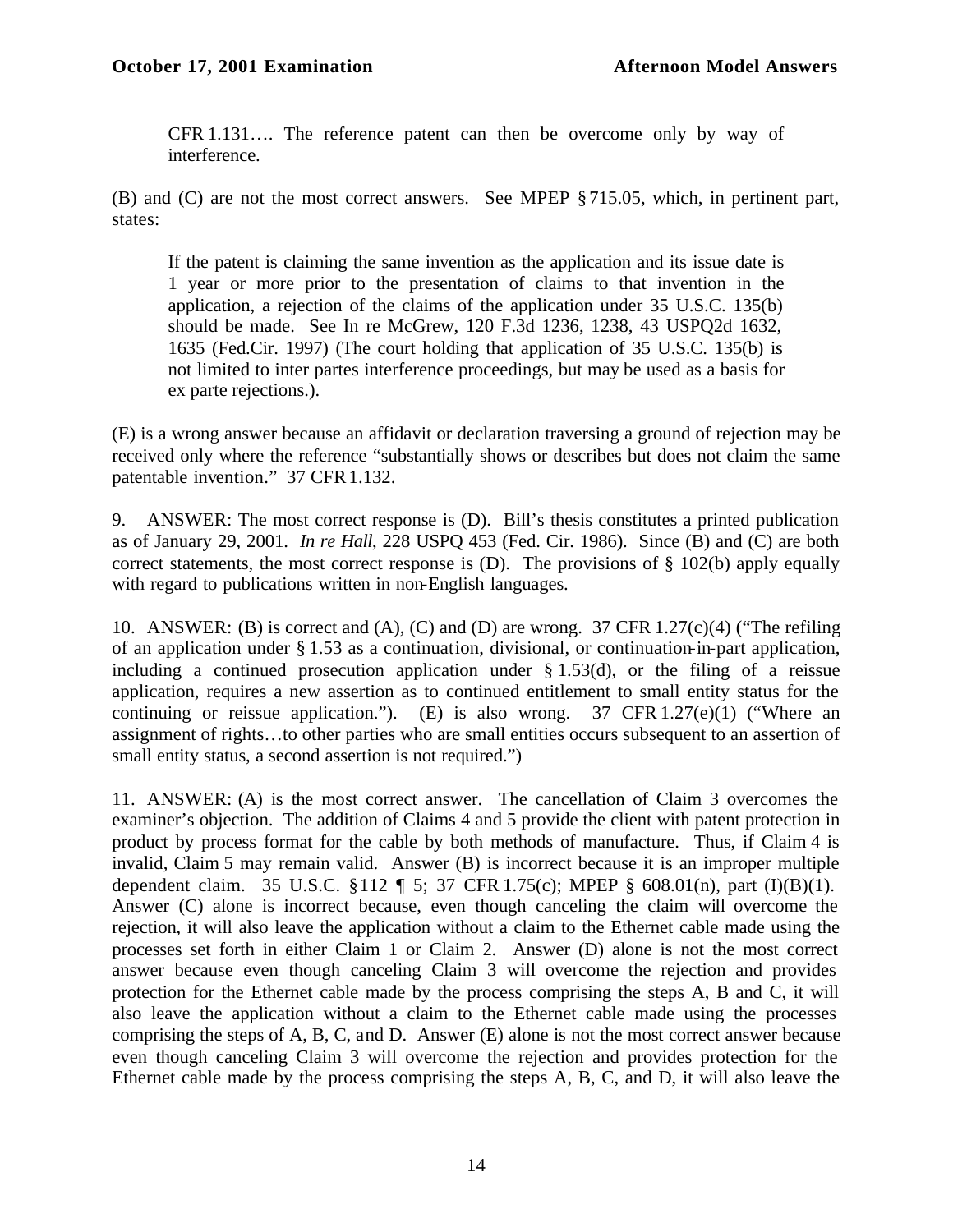application without a claim to the Ethernet cable made using the processes comprising the steps of A, B, and C.

12. ANSWER: (D). 35 U.S.C. §251. As to (A) and (D), 37 CFR 3.73(b)(2) requires the consent of all assignees or remaining inventors before any national (which includes reissue) application can be filed. Mike cannot alone file a reissue application. As to (E), under 35 U.S.C. § 253 the owner of a sectional interest in the patent may file a disclaimer, but disclaiming the claims of Mary would not void the assignment to Bird's Beak. As to (B) and (C), 35 U.S.C. § 262 provides that for joint ownership, each inventor owns an undivided interest in the whole and 35 U.S.C. § 261 provides for assignment of the inventor's interest.

13. ANSWER: The most correct answer is (D). MPEP § 2107(I), "'Real World Value' Requirement." The USPTO regards assertions falling within this category as sufficient to identify a specific utility for the invention. (A) is not correct. An invention that is not a machine, an artic le of manufacture, a composition, or a process cannot be patented. 35 U.S.C. § 101; MPEP § 2107; see *Diamond v. Chakrabarty*, 447 U.S. 303, 206 USPQ 193 (1980); and *Diamond v. Diehr*, 450 U.S. 175, 209 USPQ 1 (1981). (B) and (C) are incorrect. The USPTO regards assertions in choices (B) and (C) as insufficient to define a specific utility for the invention, especially if the assertion takes the form of a general statement that makes it clear that a "useful" invention may arise from what has been disclosed by the applicant. *Knapp v. Anderson*, 477 F.2d 588, 177 USPQ 688 (CCPA 1973). (E) is incorrect. 35 U.S.C. §§ 101, and 112; and see *In re Brana*, 51 F.3d 1560, 34 USPQ2d 1436 (Fed. Cir. 1995).

14. ANSWER: The most correct answer is (E). Answer (A) is incorrect at least because the Patent Term Guarantee Act of 1999 applies to Thomas' application, which was filed after May 29, 2000. Answer (B) is incorrect because a failure to engage in reasonable efforts to conclude prosecution may reduce patent term adjustment, but is not a complete forfeiture of any adjustment. 37 CFR 1.704(b). Answer (C) is incorrect because the three year period set forth in 37 CFR 1.702(b) does not include time consumed by review by the Board of Appeals and Patent Interferences that was not favorable to applicant. 35 U.S.C.  $\S 154(b)(1)(c)$ . Answer (D) is incorrect because any reduction is based on an expected reply within three months of the Office action, regardless of the deadline set by the USPTO. Thus, the reduction in any patent term adjustment due to the missing parts notice would be approximately two (2) months. See, 37 CFR 1.704(a) and "37 CFR Part 1 Changes to Implement Patent Term Adjustment Under Twenty-Year Patent Term; Final Rule," Federal Register Vol. 65, No. 181 at 56366 and 56370-71; MPEP § 2730 (pg. 2700-8 through 2700-9) ( $8^{th}$  Ed.). Answer (E) is correct because each of the preceding statements is incorrect.

15. ANSWER: The most correct answer is (C). In this case, an appeal brief was due two months after the filing of the Notice of Appeal. 37 CFR 1.192. Thomas' Notice of Appeal was filed October 21, 2002 and the Appeal Brief was initially due December 21, 2002 (effectively Monday, December 23). This non-statutory time period could be extended under 37 CFR 1.136(a). Since Thomas filed the Appeal Brief on April 18, 2003, a four-month extension of time was required. Answers (A) and (B) are incorrect because they would insufficiently extend the time to February  $18<sup>th</sup>$  and March  $18<sup>th</sup>$ , respectively. Answer (D) is incorrect because the twomonth period for filing the appeal brief is measured from the time that Thomas filed the Notice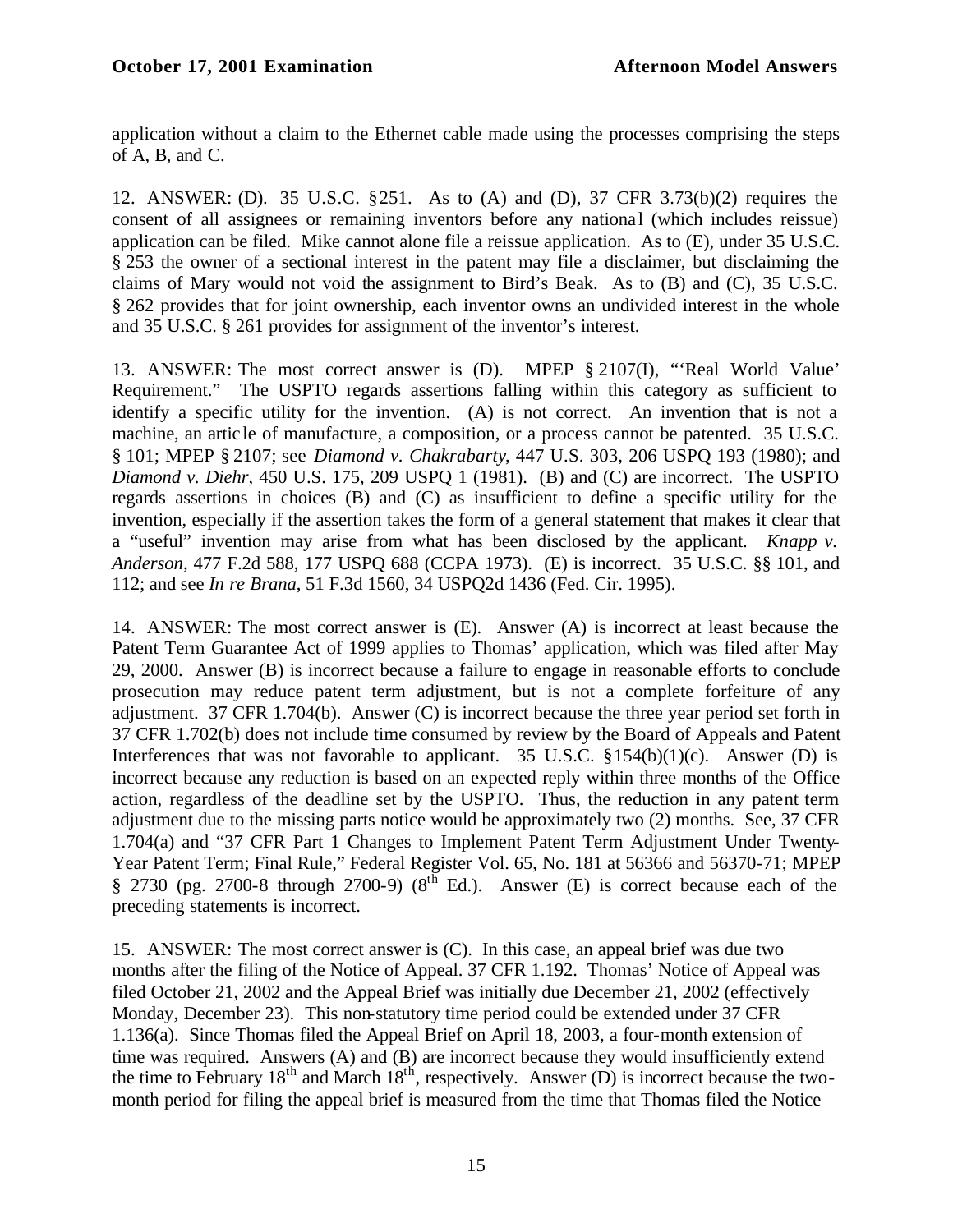# **October 17, 2001 Examination Afternoon Model Answers**

of Appeal and the six-month statutory time period does not apply. Answer (E) is incorrect at least because the premise that the Appeal Brief was filed more than six months after the Notice of Appeal was filed is factually incorrect.

16. ANSWER: The most correct answer is (D). Nonpublication of the application does not affect the patent term adjustment provisions of the Patent Term Guarantee Act of 1999. Thus, statement (C) is true. The patent term adjustment provisions of 37 CFR 1.702 *et seq*. are separate and independent of the eighteen-month publication provisions. There is no support for statement (B). An applicant may rescind a nonpublication request at any time. 37 CFR 1.213(b), and see "37 CFR Parts 1 and 5 – Changes To Implement Eighteen-Month Publication of Patent Applications; Final Rule," Federal Register Vol. 65, No. 183 (9/20/2000) at 57024. Thus, statement (A) is also true. Accordingly, the best answer is (D).

17. ANSWER: The most correct answer is (E). MPEP § 2164.01(a).

18. ANSWER: (C) is the most correct answer. MPEP § 608.01(n). (A) is incorrect because a dependent claim must further limit the subject matter of a previous claim. 37 CFR 1.75(c). The claim in (B) is actually inconsistent with claim 1. (B) is incorrect because there is no antecedent basis for the wheels. MPEP § 2173.05(e). (D) is incorrect because it does not refer back in the alternative only. MPEP  $\S$  608.01(n). (E) is incorrect because (C) is correct.

19. ANSWER: (A) is true, and thus the most correct answer. As stated in MPEP § 2129, and see *In re Fout,* 675 F.2d 297, 300-01, 213 USPQ 532,535-36 (CCPA 1982). (B) is not true, and thus not correct. MPEP § 2129, and see *Reading & Bates Construction Co. v. Baker Energy Resources Corp*., 748 F.2d 645, 650, 223 USPQ 1168, 1172 (Fed. Cir. 1984). (C) is not true, and thus not correct because the admitted foundational discovery is a statutory bar. See the reasons discussed for answer (B). (D) is not true, and is thus incorrect. MPEP §2129, and see *In re Nomiya*, 184 USPQ 607, 610 (CCPA 1975) (figures in the application labeled "prior art" held to be an admission that what was pictured was prior art relative to applicant's invention.). (E) is not true. MPEP § 2129; and see *In re Ehrreich*, 590 F.2d 902, 909 – 910, 200 USPQ 504, 510 (CCPA 1979); *Sjolund v. Musland*, 847 F.2d 1573, 1577, 6 USPQ2d 2020, 2023 (Fed. Cir. 1988); *Pentec, Inc. v. Graphic Controls Corp.*, 776 F.2d 309, 315, 227 USPQ 766, 770 (Fed. Cir. 1985); and *Reading & Bates Construction Co. v. Baker Energy Resources Corp*., 748 F.2d 645, 650, 223 USPQ 1168, 1172 (Fed. Cir. 1984).

20. ANSWER: The best answer is (E). (A) is incorrect since facts within the knowledge of the examiner may be used whether or not the examiner qualifies as an expert.  $37 \text{ CFR1.104}(c)(3)$ . (B) is incorrect since the waiver is only effective against those named in the statutory registration. (C) is incorrect since on sale activities is not proper subject matter for reexamination, and inequitable conduct cannot be resolved or absolved by reexamination. (D) is not correct since a statutory bar cannot be overcome by acquiring the patent.

21. ANSWER: (E) is the correct answer. (A) is supported by 37 CFR 1.102. MPEP § 708.02(V). (B) is supported by 37 CFR 1.102. MPEP § 708.02(VIII). (C) is supported by 37 CFR 1.102. MPEP § 708.02(III). (D) is supported by 37 CFR 1.102. MPEP § 708.02(IV).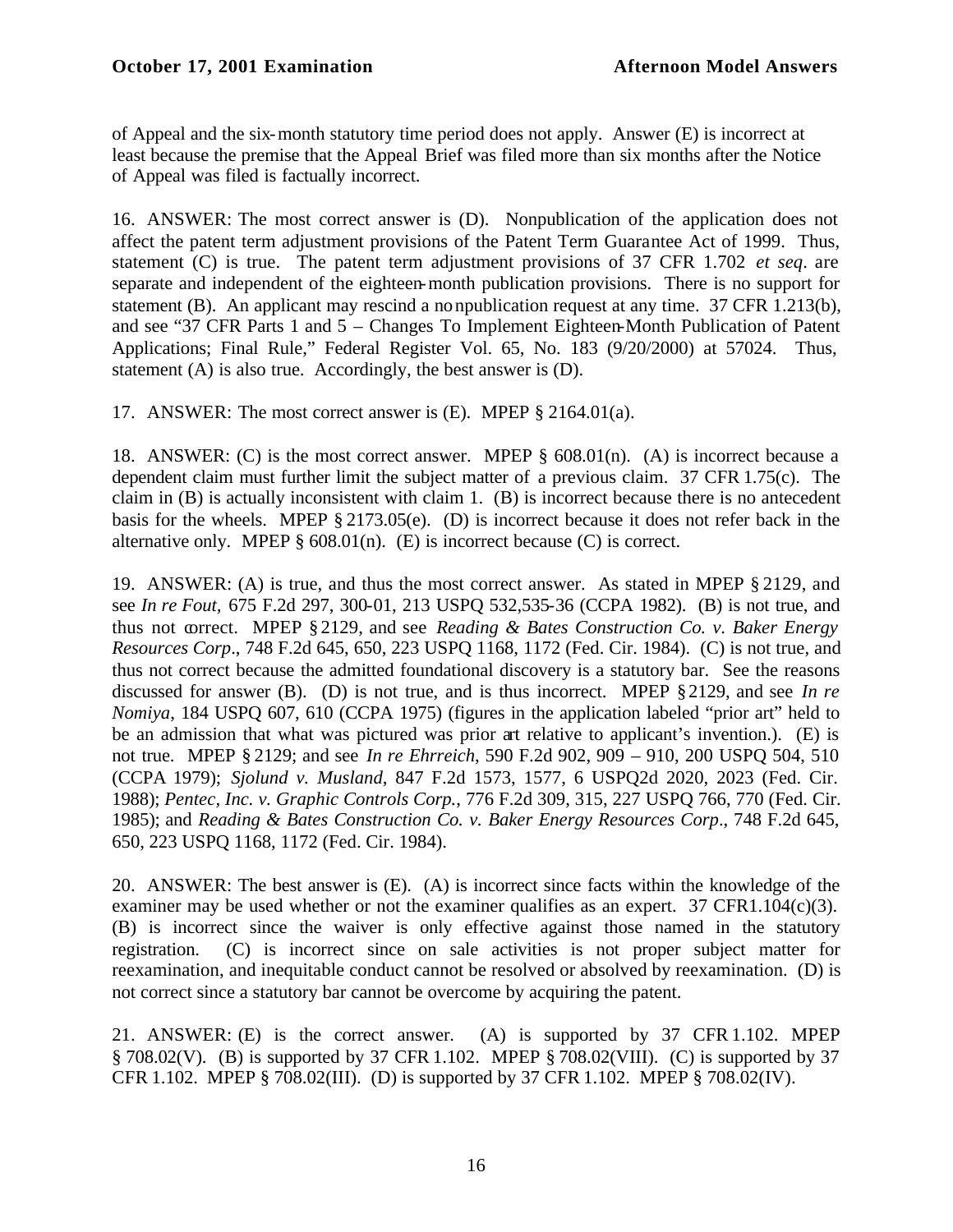22. ANSWER: (A) is the most correct answer. See, "Guidelines for Examination of Patent Applications under 35 U.S.C.§ 112, ¶ 1, 'Written Description' Requirement," 66 F.R. 1099, 1105 (Jan. 5, 2001) left column, first paragraph. "The claimed invention as a whole may not be adequately described if the claims require an essential or critical feature that is not described in the specification and is not conventional in the art or known to one of ordinary skill in the art"; MPEP § 2163, paragraph I. A. (pg. 2100-156) ( $8<sup>th</sup>$  Ed.). (B) is not the most correct answer. See, "Guidelines for Examination of Patent Applications under 35 U.S.C. 112, ¶ 1, 'Written Description' Requirement," 66 F.R. 1099, 1104 (Jan. 5, 2001) right column, last paragraph; MPEP § 2163, paragraph I. (pg. 2100-155) ( $8<sup>th</sup>$  Ed.). (C) is not the most correct answer. See, "Guidelines for Examination of Patent Applications under 35 U.S.C. § 112, ¶ 1, 'Written Description' Requirement," 66 F.R. 1099, 1104 (Jan. 5, 2001) right column, last paragraph. Describing an actual reduction to practice of the claimed invention is a means of showing possession of the invention; MPEP § 2163, paragraph I. (pg. 2100-155) ( $8<sup>th</sup>$  Ed.). (D) is not the most correct answer. See, "Guidelines for Examination of Patent Applications under 35 U.S.C. § 112, ¶ 1, 'Written Description' Requirement," 66 F.R. 1099, 1105 (Jan. 5, 2001), left column, second paragraph, which states, "While there is no in haec verba requirement, newly added claim limitations must be supported by in the specification through express, implicit, or inherent disclosure"; MPEP § 2163, paragraph I. B. (pg. 2100-157) ( $8<sup>th</sup>$  Ed.). (E) is not the most correct answer. See, "Guidelines for Examination of Patent Applications under 35 U.S.C. §112, ¶ 1, 'Written Description' Requirement," 66 F.R. 1099, 1105 (Jan. 5, 2001), left column, second paragraph, which states, "An amendment to correct an obvious error does not constitute new matter where one skilled in the art would not only recognize the existence of the error in the specification, but also recognize the appropriate correction"; MPEP § 2163, paragraph I. B. (pg.  $2100-157$ ) ( $8^{th}$  Ed.).

23. ANSWER: The most correct answer is (B). MPEP § 713.05. Statements (A) and (C) are incorrect because Greene may participate in the interview if he possesses a copy of the application file and states he is authorized to represent the applicant. (D) is incorrect because a mere power to inspect is insufficient authority for an examiner to grant an interview involving the merits of an application. *Id*. (E) is therefore also incorrect.

24. ANSWER: (E). 37 CFR 1.291(c). In the absence of a request by the Office, an applicant has no duty to, and need not, reply to a protest. (A) contains portions of the elements of 37 CFR 1.291(a) & (b). (B) contains portions of the elements of 37 CFR 1.291(a). (C) contains portions of the elements of 37 CFR 1.291(a) & (b). (D) contains portions of the elements of 37 CFR 1.291(a) & (b).

25. ANSWER: (E) is the correct answer. 37 CFR 1.114, effective date August 16, 2000, "Request for Continued Examination Practice and Changes to Provisional Application Practice; Final Rule," 65 FR 50092, 50097; MPEP § 706.07(h)  $(8^{th}$  Ed.). (A) and (B) are each incorrect because if prosecution in an application is closed, an applicant may request continued examination "prior to the earliest of: (1) Payment of the issue fee, unless a petition under 37 CFR 1.313 is granted; (2) Abandonment of the application; or ..." 37 CFR 1.114(a). (C) is incorrect because prosecution is not closed. 37 CFR 1.114(b). (D) is incorrect because the application is abandoned for failure to pay the issue fee. 37 CFR1.316.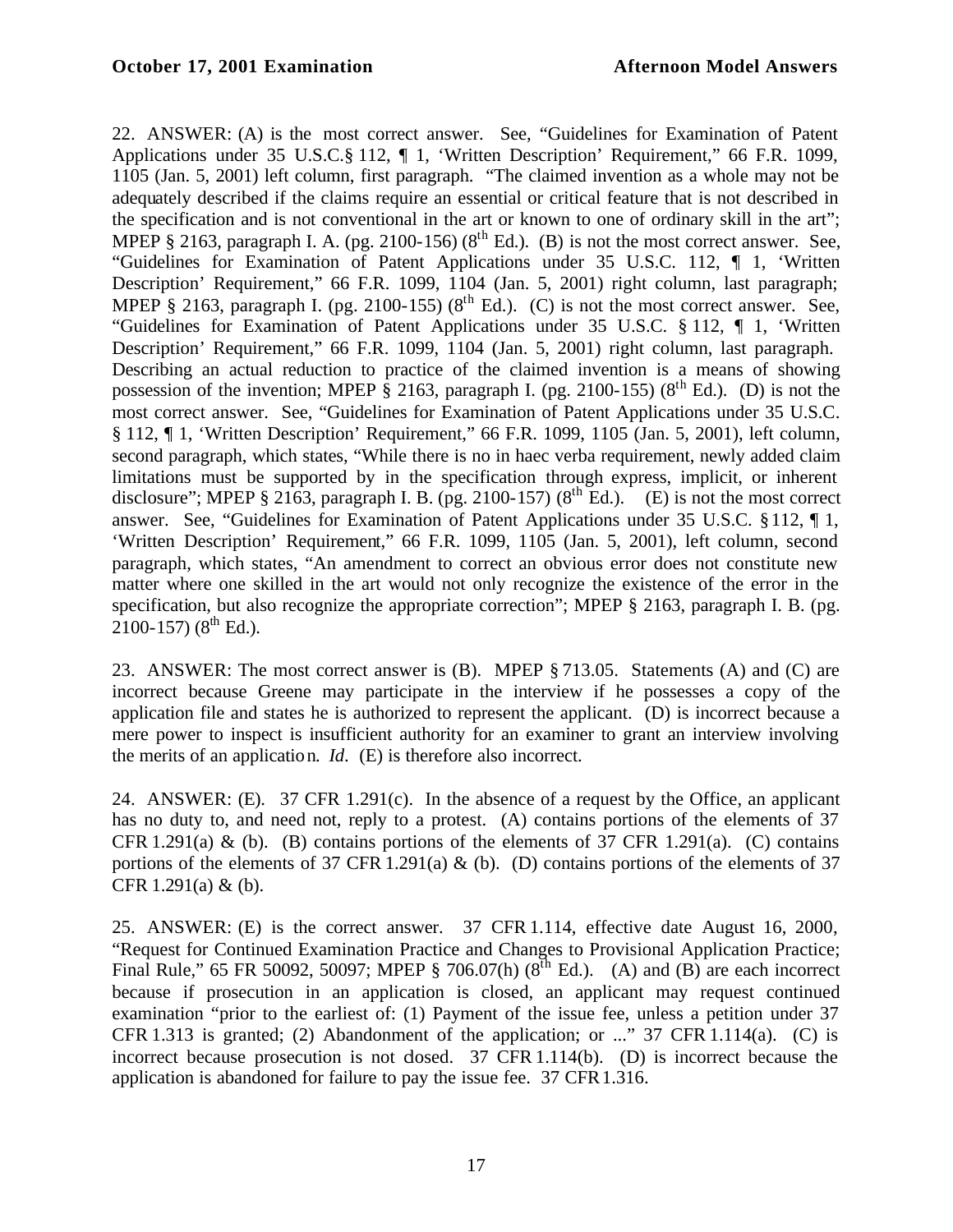26. ANSWER: (B) is the correct answer. 37 CFR 1.8, and 1.114, effective date August 16, 2000, "Request for Continued Examination Practice and Changes to Provisional Application Practice; Final Rule," 65 FR 50092, 50096; MPEP § 706.07(h), paragraph I. (pg. 700-69) (8<sup>th</sup> Ed.). Prosecution in the application is closed because the last Office action is a final action. 37 CFR 1.114(b). In (B), the facts given indicate that the submission meets the reply requirements of 37 CFR1.111. Thus, according to 37 CFR1.114(d), the Office will withdraw the finality of the Office action and the submission in (B) will be entered and considered. 65 FR 50096, columns 2-3, state, "There are a number of additional differences between request for continued examination procedure set forth in this notice with the CPA procedure set forth in §1.53(d) resulting from the fact that a CPA is the filing of a new application, whereas continued examination under §1.114 merely continues the examination of the same application…(4) a request for continued examination under §1.114 is entitled to the benefit of a certificate of mailing under § 1.8 (*cf.* 1.8(a)(2)(i)(A))...."; see also the comparison chart on pg. 700-78 to 700-81 of MPEP § 707.07(h)  $(8^{th}$  Ed.). (A) is incorrect inasmuch as a continued prosecution application is not entitled to the benefit of a certificate of mailing under 37 CFR 1.8. 37 CFR  $1.8(a)(2)(i)$  (A). Contrary to the desire to avoid abandonment of the application, filing an application filed under 37 CFR 1.53(d) would result in abandonment of the application inasmuch as the filing is a request to expressly abandon the prior application. 37 CFR 1.53(d)(2)(v). (C) is incorrect because the telephone call does not meet the reply requirements of 37 CFR 1.111. No reply under 37 CFR 1.114(d) to the Office action has been filed. All business must be conducted in writing. 37 CFR 1.2. (D) is incorrect because the reply does not reply to the rejection of claim 1 and therefore does not meet the reply requirements of 37 CFR 1.111 and is not a proper submission pursuant to 37 CFR 1.114(d). In  $(A)$ ,  $(C)$ , and  $(D)$ , the date of abandonment is August 15, 2001, i.e., after midnight of the date on which the set shortened statutory period, including any extensions under 37 CFR 1.136, expired. MPEP §711.04(a). (E) is incorrect because  $(A)$ ,  $(C)$ , and  $(D)$  are incorrect.

27. ANSWER: (E) is incorrect since an oath or declaration must be provided in accordance with 37 CFR 1.64. In 37 CFR 1.64(a) the use of word "made" implies signing or executing and is derived from §1.64. See 37 CFR 1.41(c). (A) contains the elements of 37 CFR 1.41(a). As to (B) the inventorship of a nonprovisional application is that inventorship set forth in the oath or declaration as prescribe by 37 CFR 1.63, except as provided for in 37 CFR§ 1.53(d)(4) and 1.63(d). If an oath or declaration as prescribed by § 1.63 is not filed during the pendency of a nonprovisional application, the inventorship is that inventorship set forth in the applications papers filed pursuant to § 1.53(b), unless applicant files a paper, including the processing fee set forth in § 1.17(I), supplying or changing the name or names of the inventor or inventors. Mary has not authorized Sam to inspect application B. Statement (C) is in accordance with 37 CFR 1.41(a)(2). Mary has not given Sam power to inspect the provisional application. (D) is in accordance with 37 CFR 1.41(a)(3). Mary did not authorized Sam to inspect the provisional application.

28. ANSWER: The most correct answer is (B). 35 U.S.C. §102(d); MPEP §2135.01, (A Continuation - In - Part Breaks The Chain Of Priority As To Foreign As Well As U.S. Parents). If an applicant files a foreign application, later files a U.S. application claiming priority based on the foreign application, and then files a continuation - in - part (CIP) application whose claims are not entitled to the filing date of the U.S. parent, the effective filing date of the CIP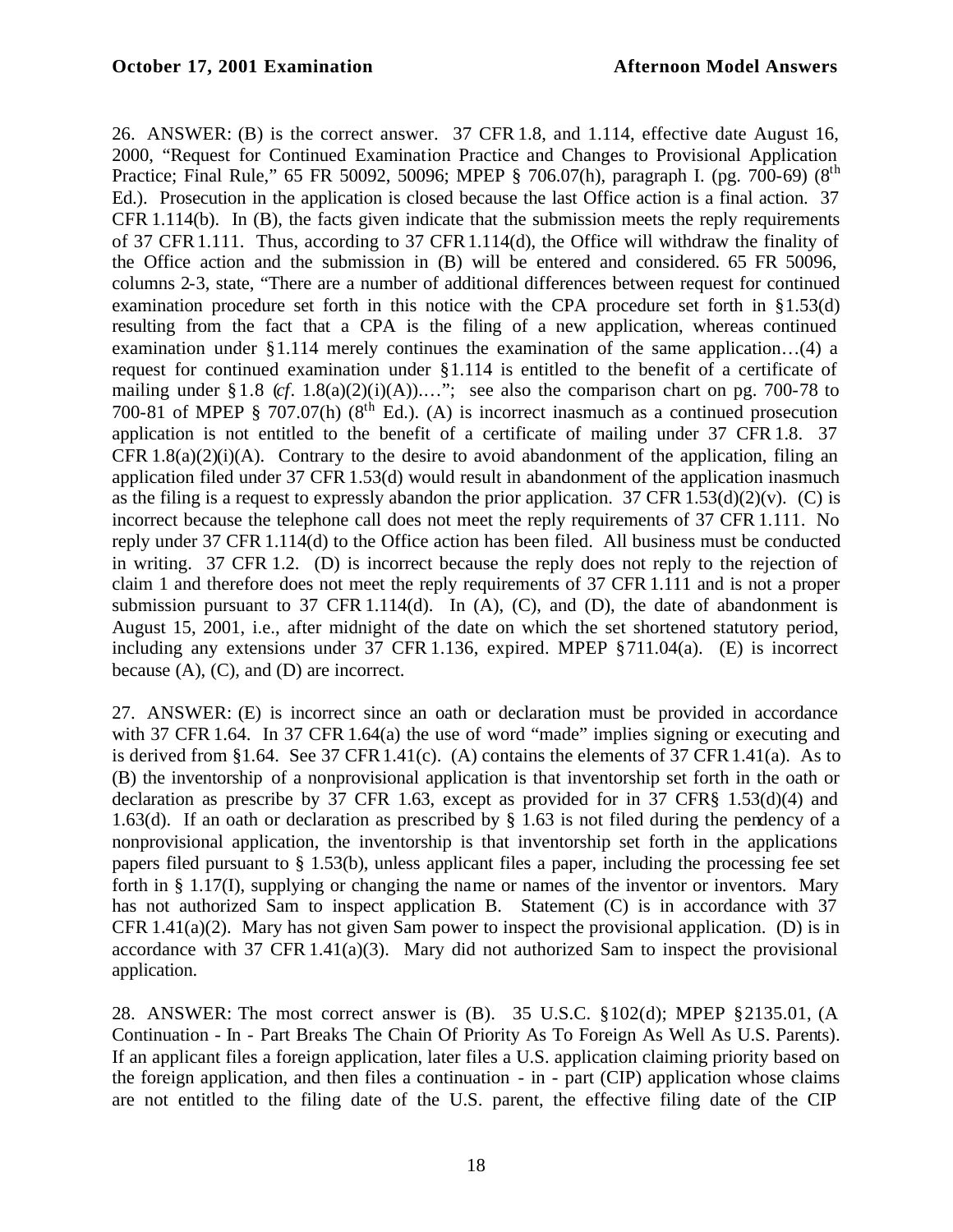application is the filing date of the CIP. The applicant cannot obtain the benefit of either the U.S. parent or foreign application filing dates. *In re van Langenhoven*, 173 USPQ 426, 429 (CCPA 1972); *Ex parte Appeal No. 242 - 47*, 196 USPQ 828 (Bd. App. 1976). (A) is incorrect. 35 U.S.C. § 102(d). (C) is not correct. 35 U.S.C. § 102(d); MPEP § 2135.01, (An Allowed Application Can Be A 'Patent' For Purposes Of 35 U.S.C. 102(d) As Of The Date Published For Opposition Even Though It Has Not Yet Been Granted As A Patent), citing *Ex parte Beik*, 161 USPQ 795 (Bd. App. 1968). An application must issue into a patent before it can be applied in a 35 U.S.C. 102(d) rejection. *Ex parte Fujishiro*, 199 USPQ 36 (Bd. App. 1977). (D) is not correct. 35 U.S.C. § 102(d); MPEP § 2136 (Defensive Publications Are Not Prior Art As Of Their Filing Date) citing *Ex parte Osmond*, 191 USPQ 334 (Bd. App. 1973). (E) is not correct inasmuch as (A), (C) and (D) are not correct.

29. ANSWER: (B) is the most correct answer. 37 CFR1.16(a) and 1.17(e). The fee to request continued examination of an application is currently \$355.00 for a small entity, and \$710.00 for other than a small entity. The fee for filing each application for an original patent, except provisional, design, or plant applications is currently \$355.00 for a small entity, and \$710.00 for other than a small entity. See "Request for Continued Examination Practice and Changes to Provisional Application Practice; Final Rule," 65 F.R. 50092, 50093 (Aug. 16, 2000), 1238 O.G. 13 (Sept. 5, 2000); MPEP  $\S706.07(h)$  ( $8^{th}$  Ed.). (A) is not the most correct answer. 37 CFR 1.8(a)(2) provides, in pertinent part, "The procedure described in paragraph (a)(1) of this section does not apply to, and no benefit will be given to a Certificate of Mailing or Transmission on the following: (i) Relative to Patents and Patent Applications – (A) The filing of a national patent application specification and drawing or other correspondence for the purpose of obtaining an application filing date, including a request for a continued prosecution application under § 1.53(d)." (C) is not the most correct answer. 37 CFR 1.21(m). (D) is not the most correct answer. 37 CFR  $1.53(c)(3)$  requires the petition to convert be filed prior t the earliest of the abandonment of the provisional application or the expiration of twelve months after the filing date of the provisional application. (E) is not the most correct answer. Under 37 CFR 1.53, a nonprovisional application based on conversion of a provisional application must include the filing fee for a nonprovisional application. The conversion request must be accompanied by the fee set forth in  $37$  CFR 1.17(i). In addition, the surcharge required by  $37$ CFR 1.16(e) if either the basic filing fee for a nonprovisional application, or the oath or declaration was not present on the filing date accorded the resulting nonprovisional application. A properly paid basic filing fee for a provisional application is not applied to the filing or other fees due for a nonprovisional application resulting from conversion of a provisional application. 37 CFR 1.53(c)(3), second sentence.

30. ANSWER: (A) is correct and (B), (C), (D), and (E) are wrong. 37 CFR 1.28(c)(2)(i) ("The deficiency owed for each previous fee erroneously paid as a small entity is the difference between the current fee amount (for other than a small entity) on the date the deficiency is paid in full and the amount of the previous erroneous (small entity) fee payment…Where a fee paid in error as a small entity was subject to a fee decrease between the time the fee was paid in error and the time the deficiency is paid in full, the deficiency owed is equal to the amount (previously) paid in error.") The current basic fee of \$710 for other than a small entity less than the previously paid small entity basic fee of \$345 results in a deficiency of \$365. There was no error in the previously paid IDS fee since \$240 was the proper amount at the time of payment for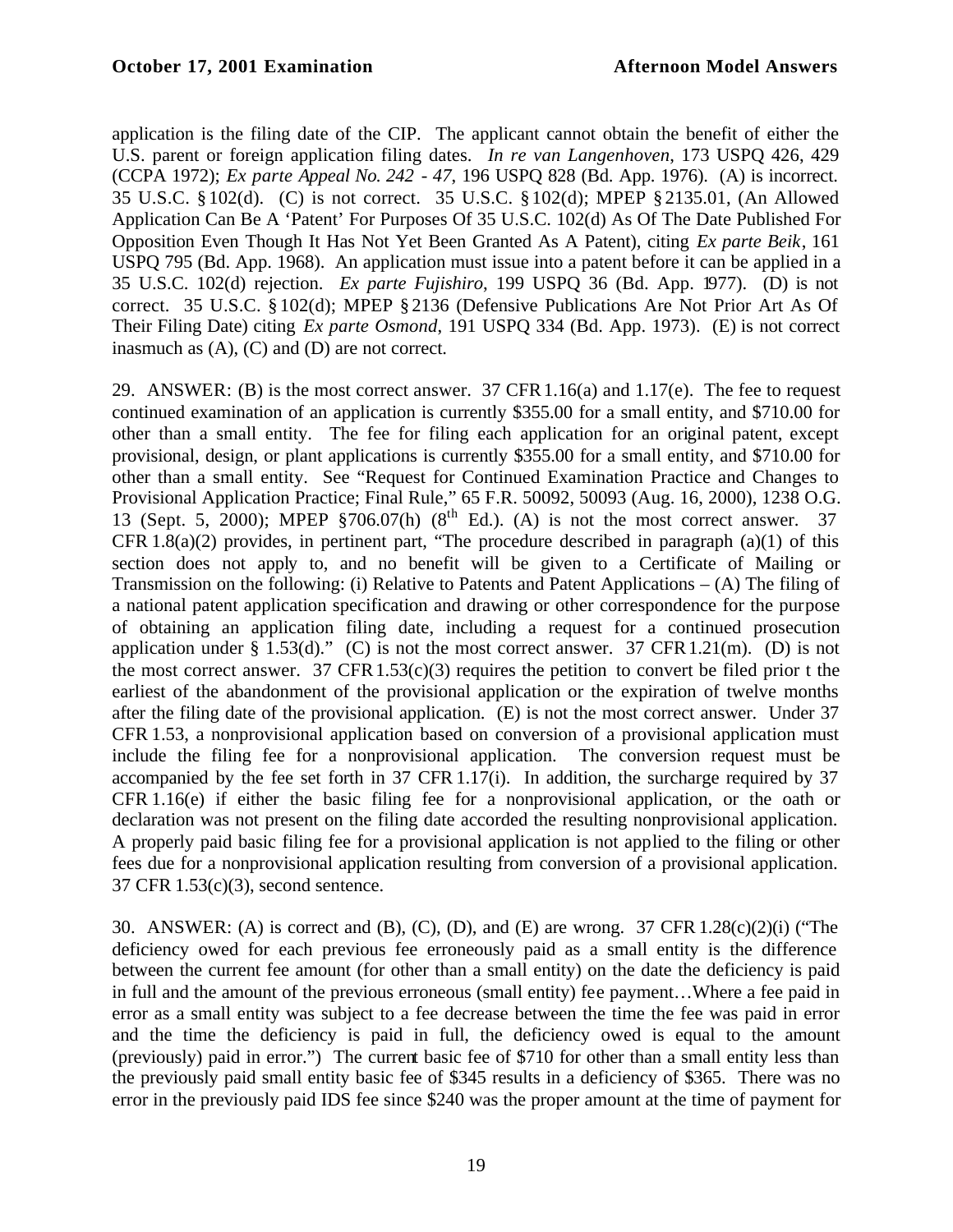either a small entity or other than a small entity. Therefore, the IDS fee did not enter into the deficiency calculation.

31. ANSWER: (E) is correct because the statement is supported by 37 CFR 1.304(a)(1). (A), (B). (C), and (D) are wrong because 37 CFR 1.304(a)(1) and MPEP § 1216 indicate that the time period for appeal is 2 months from the BPAI decision or from action on the request, and 37 CFR 1.304(a)(2) provides that the 2 month time period is not subject to the provisions of 37 CFR 1.136.

32. ANSWER: (E). As to (B), see 35 U.S.C. §§ 151; 154(b)(2)(ii) and (iii); 37 CFR 1.704(c)(3); MPEP § 1306. As to (C) see MPEP §§ 2203 and 2212. As to (D), the claim for priority is not required, as a person may not wish to do so in order to increase the term of his or her patent. As to (A) deferral under 37 CFR 1.103 is not available following the notice of allowance. Since  $(B)$  and  $(C)$  are correct,  $(E)$  is the best answer.

33. ANSWER: (D) is the correct answer. MPEP § 706.02 points out the distinction between rejections based on 35 U.S.C. §§ 102 and 103. For anticipation under 35 U.S.C. §102 the reference must teach every aspect of the claimed invention either explicitly or impliedly. (A), (B), (C), and (E) are each incorrect because each response does not address the lack of anticipation by the Foreign patent. (A) is further incorrect because an applicant can be barred under 35 U.S.C. § 102(d). (B) is further incorrect because the facts do not present the necessity of such an amendment. (C) is further incorrect because a prima facie case of obviousness is not necessary in a rejection under 35 U.S.C. § 102.

34. ANSWER: (D) is the correct answer because it is a dependent claim which fails to further limit the subject matter of claim 1, as it seeks to remove the limitation that the parabolic reflector is metallic. MPEP  $§608.01(n)(II)$  and 37 CFR 1.75(c). (A), (B), (C), and (E) are incorrect because each of these claims further limits claim 1 and therefore do not support on objection under § 1.75(c).

35. ANSWER: (C). 37 CFR 1.99(c) requires service on the applicant and provides "[t]he submission under this section must be served upon the applicant in accordance with §1.248." (A) contains all of the elements of 37 CFR 1.99(a). (B) contains all of the elements of 37 CFR 1.99(b). (D) contains all of the elements of 37 CFR 1.99(d). (E) contains all of the elements of 37 CFR 1.99(e).

36. ANSWER: The most correct answer is (A). MPEP § 2143.03 (Indefinite Limitations Must Be Considered). (B) is not correct because it is proper procedure to be followed by an examiner. MPEP § 2143.03, (Indefinite Limitations Must Be Considered), and see *Ex parte Ionescu*, 222 USPQ 537 (Bd. Pat. App. & Inter. 1984). (C) is not correct because it is proper procedure to be followed by an examiner. MPEP § 2143.03, (Indefinite Limitations Must Be Considered), and see *In re Wilson*, 165 USPQ 494 (CCPA 1970) (if no reasonably definite meaning can be ascribed to certain claim language, the claim is indefinite, not obvious). (D) is not correct because it is proper procedure to be followed by an examiner. MPEP §2143.03, (Limitations Which Do Not Find Support In The Original Specification Must Be Considered), and see *Ex*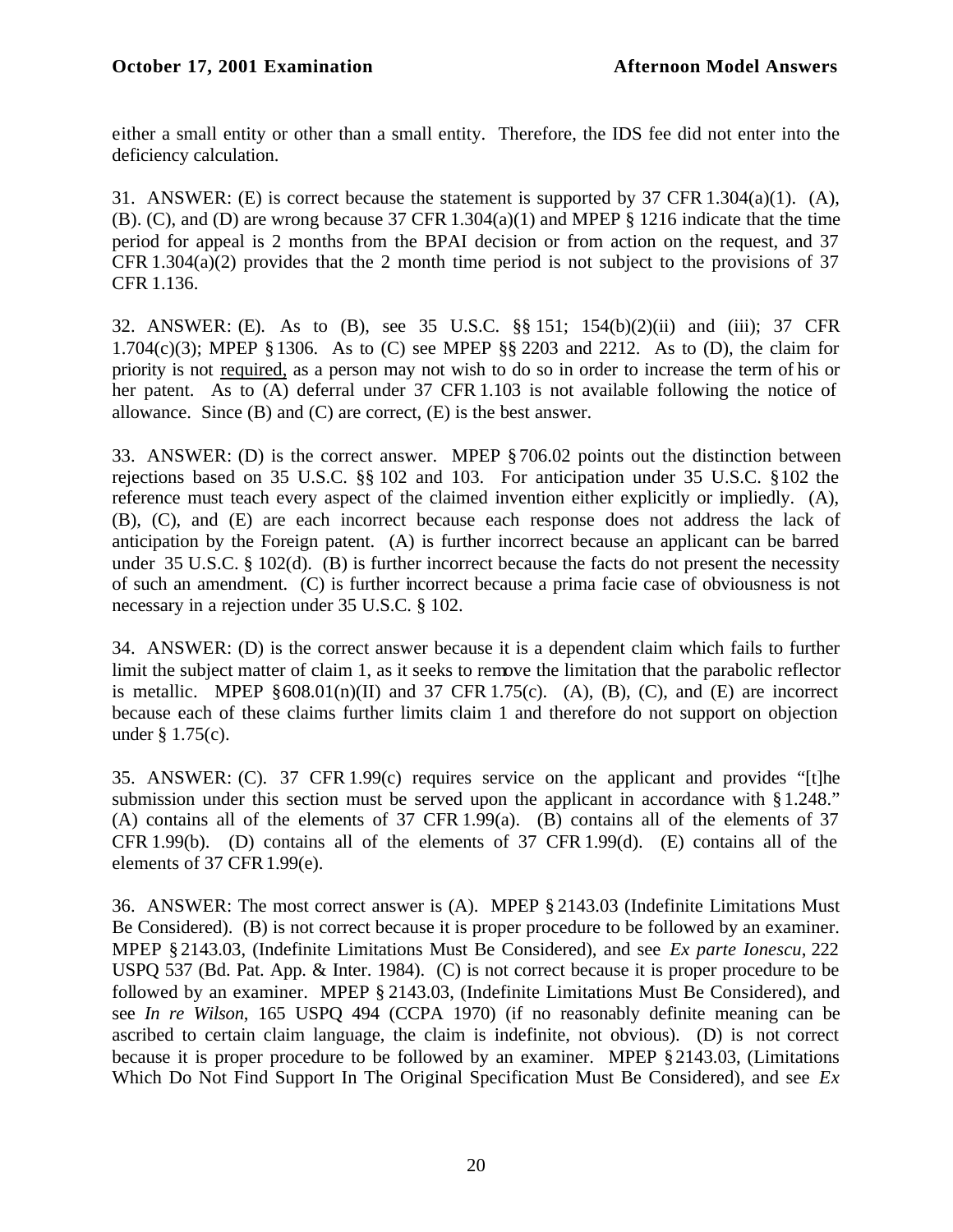*parte Grasselli*, 231 USPQ 393 (Bd. App. 1983), *aff'd mem*., 738 F.2d 453 (Fed. Cir. 1984). (E) is incorrect because the examiner may properly take the actions set forth in (B), (C), and (D).

37. ANSWER: (C) is the most correct answer. As stated in MPEP § 2172.01, "a claim which fails to interrelate essential elements of the invention as defined by applicant(s) in the specification may be rejected under 35 U.S.C. 112, second paragraph, for failure to point out and distinctly claim the invention. See *In re Venezia*, 530 F.2d 956, 189 USPQ 149 (CCPA 1976); *In re Collier*, 397 F.2d 1003, 158 USPQ 266 (CCPA 1968)." (A) is incorrect. As stated in MPEP § 2172.01, "A claim which omits matter disclosed to be essential to the invention as described in the specification or in other statements of record may be rejected under 35 U.S.C. § 112, first paragraph, as not enabling. *In re Mayhew*, 527 F.2d 1229, 188 USPQ 356 (CCPA 1976)"; MPEP § 2164.08(c). (B) is incorrect. As stated in MPEP § 2165, "Failure to disclose the best mode need not rise to the level of active concealment or grossly inequitable conduct in order to support a rejection or invalidate a patent. Where an inventor knows of a specific material that will make possible the successful reproduction of the effects claimed by the patent, but does not disclose it, speaking instead in terms of broad categories, the best mode requirement has not been satisfied. *Union Carbide Corp. v. Borg - Warner*, 550 F.2d 555, 193 USPQ 1 (6th Cir. 1977)." (D) is incorrect. MPEP § 2165.01, part V indicates that if there is no disclosure of the best mode contemplated by the inventor at the time the application is filed, such a defect cannot be cured by submitting an amendment seeking to put into the specification something required to be there when the patent application was originally filed. *In re Hay*, 534 F.2d 917, 189 USPQ 790 (CCPA 1976). Any proposed amendment of this type should be treated as new matter. MPEP § 2165.01. (E) is incorrect. As stated in MPEP § 2165.02, "The best mode requirement is a separate and distinct requirement from the enablement requirement of the first paragraph of 35 U.S.C. § 112. *In re Newton*, 414 F.2d 1400, 163 USPQ 34 (CCPA 1969).

38. ANSWER: The most correct answer is (B). 35 U.S.C. § 102(b). The on sale activity by the inventors was not a statutory bar since the one year anniversary ends on Tuesday, June 26, 2001. (A) is not the correct answer. 35 U.S.C. § 102(a). The reference, published before the filing date of the client's application, is prior art under 35 U.S.C. 102(a). The inventive entity is Able and Baker. The authorship is "by others," Able, Baker, and McGeiver. The reference is prior art "by others." See MPEP § 2132 ('Others' Means Any Combination Of Authors Or Inventors Different Than The Inventive Entity), and MPEP § 2132.01. See also *In re Katz*, 215 USPQ 14 (CCPA 1982). (C) is not correct. 35 U.S.C. § 102(b). The invention was placed in public use more than one year before the filing date of the patent application. See MPEP § 2133 (The 1 – Year Time Bar Is Measured From The U.S. Filing Date); MPEP § 2133.03(a); and *Egbert v. Lippmann*, 104 U.S. 333, 336 (1881). (D) is not correct. Although public knowledge may not be a public use or sale bar under 35 U.S.C. 102(b), it can provide grounds for rejection under 35 U.S.C. 102(a). MPEP §§ 2132 and 2133.03(a)(C) (Use by Independent Third Parties). In this instance, the public knowledge is more than one year before the application filing date. (E) is not correct. 35 U.S.C. § 102(b). A "secret" use by another inventor of a machine to make a product is "public" if the details of the machine are ascertainable by inspection or analysis of the product that is sold or publicly displayed. *Gillman v. Stern*, 46 USPQ 430 (2d Cir. 1940); *Dunlop Holdings v. Ram Golf Corp*., 188 USPQ 481, 483 - 484 (7th Cir. 1975*); W.L. Gore & Assocs. v. Garlock, Inc*., 220 USPQ 303, 310 (Fed. Cir. 1983).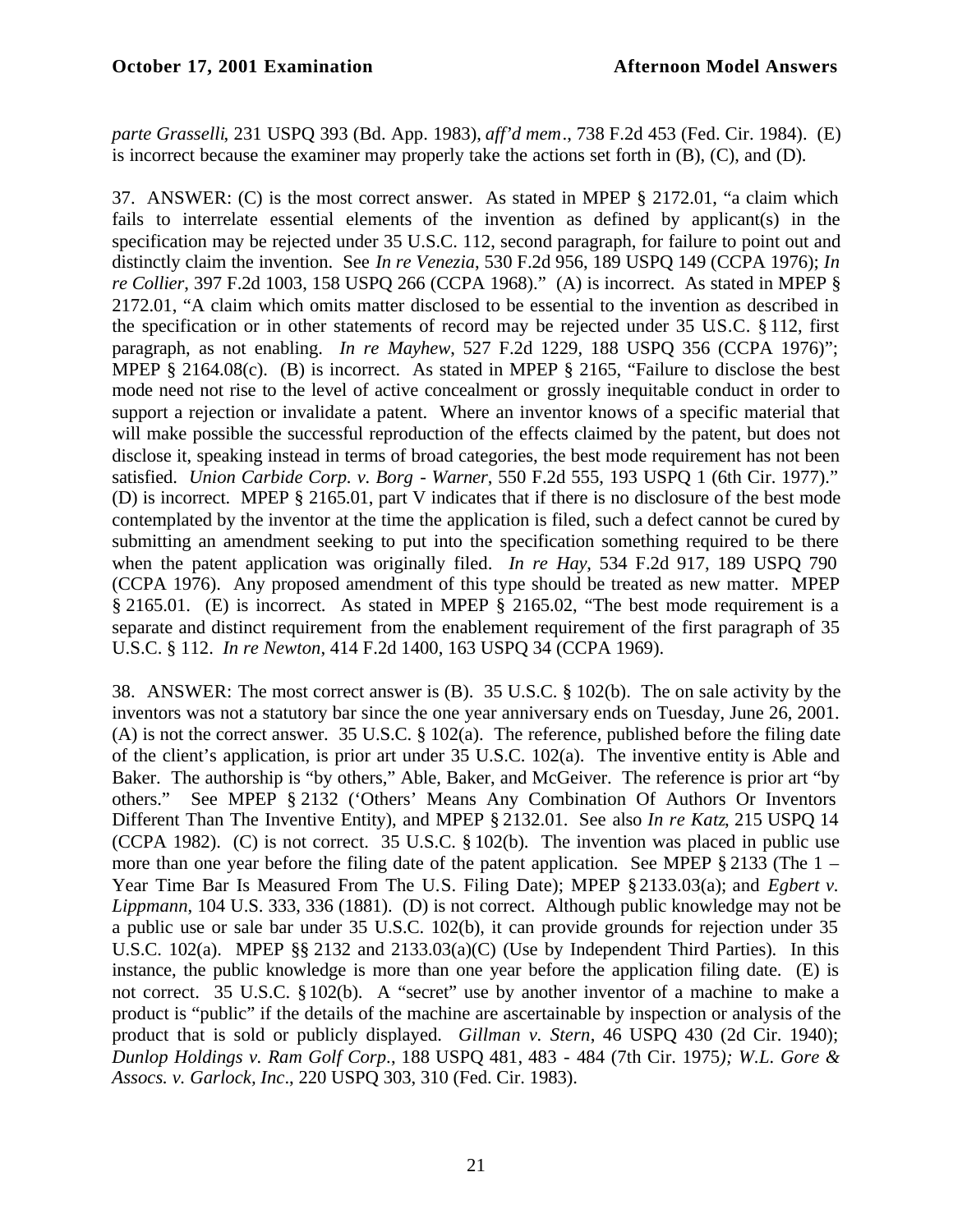39. ANSWER: (D) is the correct answer. 35 U.S.C. §41(h)(1); 37 CFR 1.17(e) and §1.114, and MPEP § 509.02. (A) is incorrect because there is no support for (A) in 37 CFR 1.102. (B) is incorrect because there is no support for (B) in 37 CFR 1.8. (C) is incorrect because it is inconsistent with 35 U.S.C. § 42(d); 37 CFR1.26. *Miessner v. United States*, 228 F.2d 643, 644 (D.C. Cir. 1955). (E) is incorrect because (D) is correct.

40. ANSWER: (B) is the most correct answer. As stated in "Request for Continued Examination Practice and Changes to Provisional Application Practice; Final Rule," 65 F.R. 50092 (Aug. 16, 2000), 1238 O.G. 13 (Sept. 5, 2000), "Section 4801 of the American Inventors Protection Act of 1999 contains no provision for according the resulting nonprovisional application a filing date other than the original filing date of the provisional application. Thus, under the patent term provisions of 35 U.S.C. § 154, the term of a nonprovisional application resulting from the conversion of a provisional application pursuant to 35 U.S.C. § 111(b)(5) will be measured from the original filing date of the provisional application (which is the filing date accorded the nonprovisional application resulting from the conversion under § 4801 of the American Inventors Protection Act of 1999)"; MPEP  $\S$  201.04(b) (pg. 200-16) ( $8<sup>th</sup>$  Ed.). However, the pendency is counted against the patent term.  $37 \text{ CFR}$ 1.53(c)(3), fourth sentence. (A), being in accord with USPTO practice and procedure, is not the most correct answer. 37 CFR 1.53(c)(3), third sentence. See also, "Request for Continued Examination Practice and Changes to Provisional Application Practice; Final Rule," 65 F.R. 50092, 50093 (Aug. 16, 2000), 1238 O.G. 13 (Sept. 5, 2000); MPEP § 201.04(b) (pg. 200-16) (8<sup>th</sup> Ed.). (C) is not the most correct answer. 37 CFR 1.53(c)(3), fourth sentence. (D), being in accord with USPTO practice and procedure, is not the most correct answer. 37 CFR  $1.53(c)(3)$ . (E) is a correct statement, and therefore is not a correct answer. 35 U.S.C. § 119(e)(3).

41. ANSWER: (C) is the correct answer. Answers (A), (D) and (E) are incorrect because a broadening reissue application must be filed within two years of issuance of the original patent. 35 U.S.C. § 251; MPEP § 1412.03. Answer (B) is incorrect because the assignee may not file a broadening reissue application. MPEP  $\S$  706.03(x).

42. ANSWER: (C) is the correct answer. 37 CFR 1.366(c) (effective September 8, 2000), "Changes To Implement the Patent Business Goals; Final Rule," 65 FR 54604, 54649 (Sept. 8, 2000); MPEP § 2515 (pg. 2500-5) ( $8^{th}$  Ed.). Under 37 CFR 1.366(a), any person or organization may pay maintenance fees and any necessary surcharges on behalf of a patentee. Authorization by the patentee is not required. 37 CFR 1.366(c) states, "If the payment includes identification of only the patent number (i.e., does not identify the application number of the United States application for the patent on which the maintenance fee is being paid), the Office may apply the payment to the patent identified by patent number in the payment or may return the payment." Only in (C) does the USPTO have the option of returning the maintenance fee. (A) and (B) are each incorrect. (D) is incorrect because (A) and (B) are incorrect. (E) is incorrect because (C) is correct.

43. ANSWER: The most correct answer is (D). MPEP § 2131.03 (Prior Art Which Teaches A Range Within, Overlapping, Or Touching The Claimed Range Anticipates If The Prior Art Range Discloses The Claimed Range With "Sufficient Specificity"). If the prior art discloses a range that touches, overlaps or is within the claimed range, but there is no disclosure of specific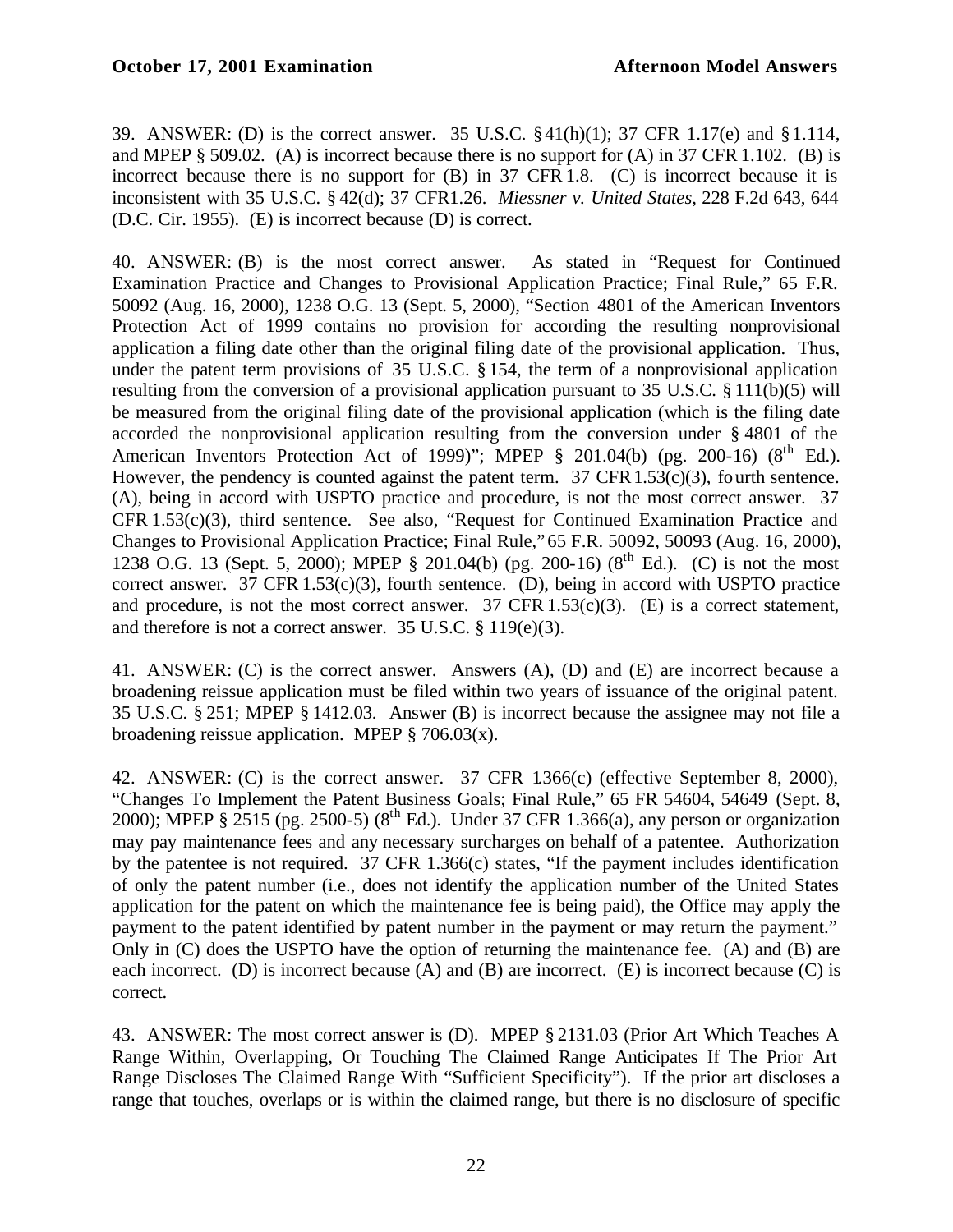examples falling within the claimed, a case by case determination must be made as to anticipation. To anticipate the claims, the claimed subject matter must be disclosed in the reference with "sufficient specificity to constitute an anticipation under the statute." What constitutes a "sufficient specificity" is fact dependent. (A) is not correct. 35 U.S.C. §102(b); MPEP § 2131.02 (A Species Will Anticipate A Claim To A Genus) citing *In re Slayter*, 125 USPQ 345, 347 (CCPA 1960); and *In re Gosteli*, 10 USPQ2d 1614 (Fed. Cir. 1989). (B) is not the correct answer. 35 U.S.C. § 102(b); MPEP § 2131.02 (A Reference That Clearly Names The Claimed Species Anticipates The Claim No Matter How Many Other Species Are Named) citing *Ex parte A*,17 USPQ2d 1716 (Bd. Pat. App. & Inter. 1990). (C) is not the correct answer. 35 U.S.C. § 102(b); MPEP § 2131.03 (A Specific Example In The Prior Art Which Is Within A Claimed Range Anticipates The Range), and see *Titanium Metals Corp. v . Banner*, 227 USPQ 773 (Fed. Cir. 1985) (citing *In re Petering*, 301 F.2d 676, 682, 133 USPQ 275, 280 (CCPA 1962)).

44. ANSWER: The most correct answer is (A). 35 U.S.C. § 102(c); MPEP §2134, and see *Davis Harvester Co., Inc. v. Long Mfg. Co.*, 149 USPQ 420, 435 - 436 (E.D. N.C. 1966). (B) is not correct. 35 U.S.C. § 102(c); MPEP § 2134, and see *Ex parte Dunne*, 20 USPQ2d 1479 (Bd. Pat. App. & Inter. 1991). (C) is not correct. 35 U.S.C. § 102(c); MPEP § 2134, and see *Moore v. U.S.*, 194 USPQ 423, 428 (Ct. Cl. 1977). (D) is not correct. 35 U.S.C. § 102(c); MPEP § 2134, and see *Petersen v. Fee Int'l, Ltd.*, 381 F. Supp. 1071, 182 USPQ 264 (W.D. Okla. 1974). (E) is not correct. 35 U.S.C. § 102(c); MPEP § 2134, and see *In re Gibbs*, 437 F.2d 486, 168 USPQ 578 (CCPA 1971).

45. ANSWER: The most correct answer is (C). (A) is not the best answer because drawing changes normally must be approved by the Examiner before the application will be allowed. The Examiner must give written approval for alterations or corrections before the drawing is corrected. MPEP  $\S 608.02(q)$ . (B) is not the best answer because any proposal by an applicant for amendment of the drawing to cure defects must be embodied in a separate letter. MPEP § 608.02(r). (D) is not the best answer because it incorporates (A) and (B), and (E) is not the best answer because it incorporates (B).

46. ANSWER: (E) is the correct answer. MPEP §715. (A) is incorrect because an affidavit under 37 CFR 1.131 is not appropriate where the reference is a prior U.S. patent to the same entity, claiming the same invention. MPEP § 715. (B) and (D) are each incorrect because an affidavit under 37 CFR1.131 is not appropriate where the reference is a statutory bar under 35 U.S.C.  $\S 102(d)$  as in (B) or a statutory bar under 35 U.S.C.  $\S 102(b)$  as in (D). MPEP  $\S 715$ . (C) is incorrect because an affidavit under 37 CFR 1.131 is not appropriate where applicant has clearly admitted on the record that subject matter relied on in the reference is prior art. MPEP § 715.

47. ANSWER: The most correct answer is (E). (A), (B), (C) and (D) are not in accordance with proper USPTO practice and procedure. (A) alone is not correct. MPEP § 2131.04 and see *In re Wiggins*, 179 USPQ 421, 425 (CCPA 1973). (B), (C), and (D) are not correct. MPEP § 2131.05, and see *Twin Disc, Inc. v. U. S*., 231 USPQ 417, 424 (Cl. Ct. 1986); *In re Self*, 213 USPQ 1, 7 (CCPA 1982).